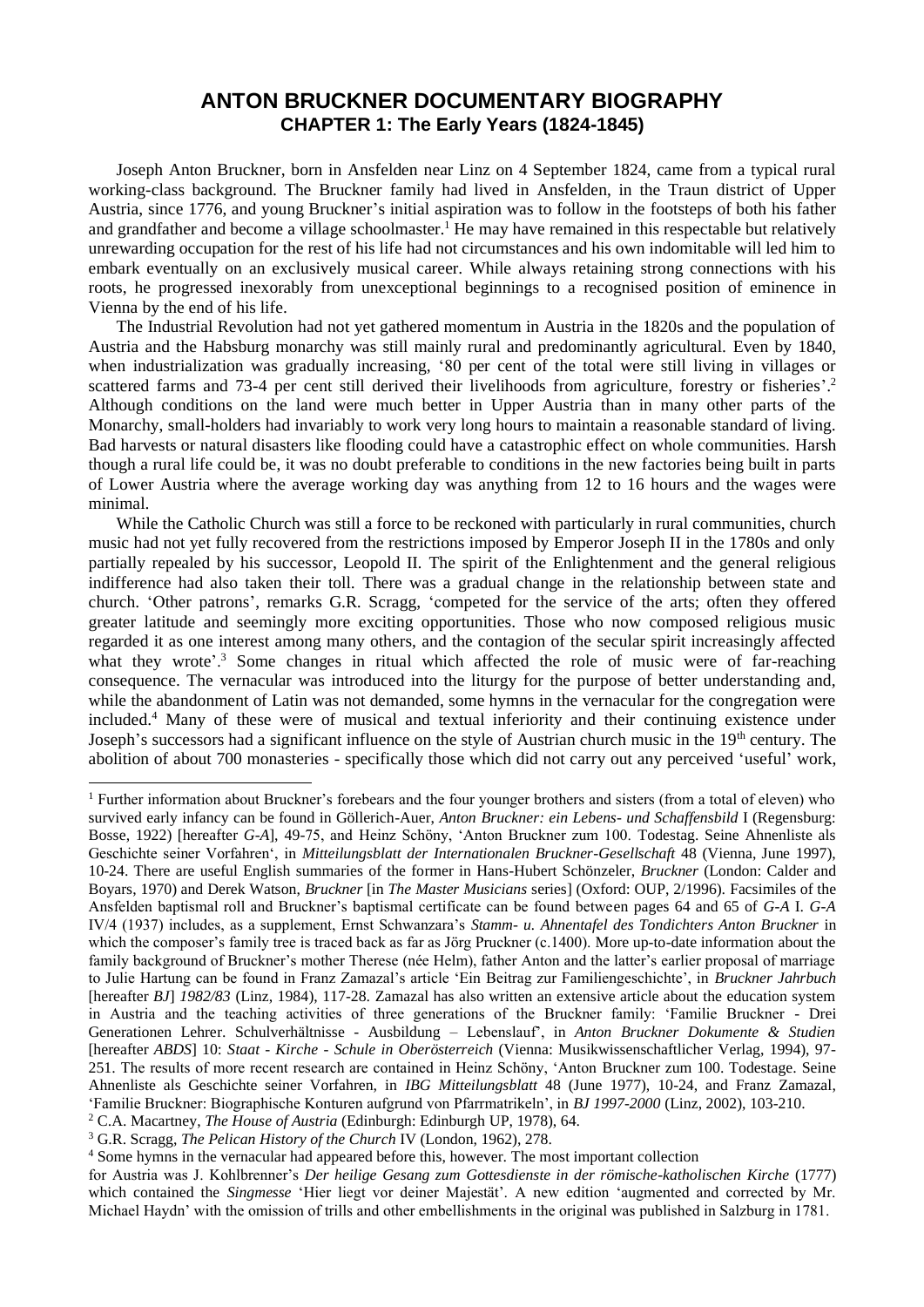including pastoral care<sup>5</sup> - a process which had begun in Lombardy and Galicia as early as the 1760s during Empress Maria Theresia's reign, had a further disastrous effect on the provision of sacred music in the provinces:

With their young monks away at the general seminaries and their able-bodies priests working in parishes, monasteries found it difficult, if not impossible, to maintain a proper community life. Choral services were drastically cut down on the ground that, now the monks were required to be useful, all this singing, especially in the middle of the night, would be injurious to their health and therefore to the spiritual well-being of their flocks.<sup>6</sup>

Joseph II's *Gottesdienstordnung* came into effect first of all in Vienna (1782), requiring the celebration of one Mass daily in St. Stephen's and in those churches which had a regular choir. This was to be sung in plainchant (*choraliter*) with or without organ accompaniment, according to the season. Instrumental participation was permitted only at High Mass on Sundays and holy days and was to be excluded completely from vespers which were to be sung in plainchant on weekdays and with organ on holy days only. A similar decree for Upper Austria enacted in 1784 restricted the employment of instruments to parish churches in the larger towns.<sup>7</sup> As a result, some composers, Mozart and Joseph Haydn for instance, ceased to write church music temporarily while others, including Albrechtsberger, wrote Masses and motets with organ accompaniment only. The nature of the organ part necessarily changed as composers or church music directors arranged some works originally written for voices and instruments, including a basso continuo part for organ, for a smaller combination of voices and organ.<sup>8</sup>

Further reforms introduced at the beginning of the nineteenth century resulted in the imperial appropriation or subordination of even more church property and a marked reduction in the patronage of members of the lower nobility, all of which had a knock-on effect on the livelihood of musicians in general and church musicians in particular. Even the larger cathedrals lacked the means of maintaining a full complement of vocalists and instrumentalists and, because they were unable to employ as many professional musicians as before, had to fill the gaps with amateurs. Although Salzburg lay outside Joseph's jurisdiction, the influence of his reforms and of the general spirit of Josephinism was felt there. Hieronymus, Graf von Colloredo-Waldsee, became archbishop in 1772 and, as a letter from Mozart to Padre Martini reveals, quickly introduced reforms in the church service:

Our church music is very different from that of Italy, since a Mass with the whole Kyrie, the Gloria, the Credo, the Epistle Sonata, the Offertory or Motet, the Sanctus and the Agnus Dei must not last longer than three-quarters of an hour. This applies even to the most solemn Mass said by the Archbishop himself... At the same time, the Mass must have all the instruments -

<sup>&</sup>lt;sup>5</sup> The male orders which underwent the most rigorous suppression were the Carthusians, Camaldolese and Eremites. Although most of the money gained from the sale of dissolved property and appropriated land was not used for secular purposes but was placed in a 'Religious Fund' created in 1782, this was of no direct benefit to the state of church music. See the chapter 'The Austrian Monarchy: the Josephist Solution' in Derek Beales, *Prosperity and Plunder. European Catholic Monasteries in the Age of Revolution, 1650-1815* (Cambridge, 2003), 179-228, for a detailed discussion of the dissolution of monasteries and nunneries, the creation of many new parishes in their stead and the re-location of many monks and nuns, particularly during the reign of Joseph II.

<sup>6</sup> *Ibid*, p.200. See also Otto Biba, 'Die Wiener Kirchenmusik um 1783', *Jahrbuch für österreichische Kulturgeschichte*  I/2 (1971), 7-79 for a discussion of the effect of Joseph II's policies on church music in Vienna. As a result of the changes in the liturgy, the dissolution of some monasteries and the conversion of others to parish churches, the overall expenditure on church music in the city is reckoned to have been reduced from 28,000 to about 14,000 florins.

<sup>&</sup>lt;sup>7</sup> The decree began to take effect in other parts of Austria at around the same time, e.g. Linz (1785), Lower Austria (1786). See Hans Hollerweger, *Die Reform des Gottesdienstes zur Zeit des Josephinismus in Österreich* (Regensburg, 1976).

<sup>8</sup> For further discussion of the Josephine reforms and their ramifications, see Reinhard G. Pauly, 'The Reforms of Church Music under Joseph II', *The Musical Quarterly*, xliii/3 (1957), 372-82, and Hans Hollerweger, *Die Reform des Gottesdienstes zur Zeit des Josephinismus in Österreich. Studien zur Pastoralliturgie*, vol. 1 (Regensburg, 1976); see also Edward Olleson's comments in the chapter 'Church Music and Oratorio', in G. Abraham, ed., *New Oxford History of Music* VII (London, 1973), 305-6. The role of the organ as an accompanying and solo instrument in church music during the century is discussed by Friedrich W. Riedel – 'Der Funktionwandel der Orgel als Begleit-und Solo-Instrument in der österreichischen Kirchenmusik des 18. und frühen 19. Jahrhunderts' - in Riedel, ed., *Kirchenmusik mit obligater Orgel* (Sinzig, 1999), 11-26.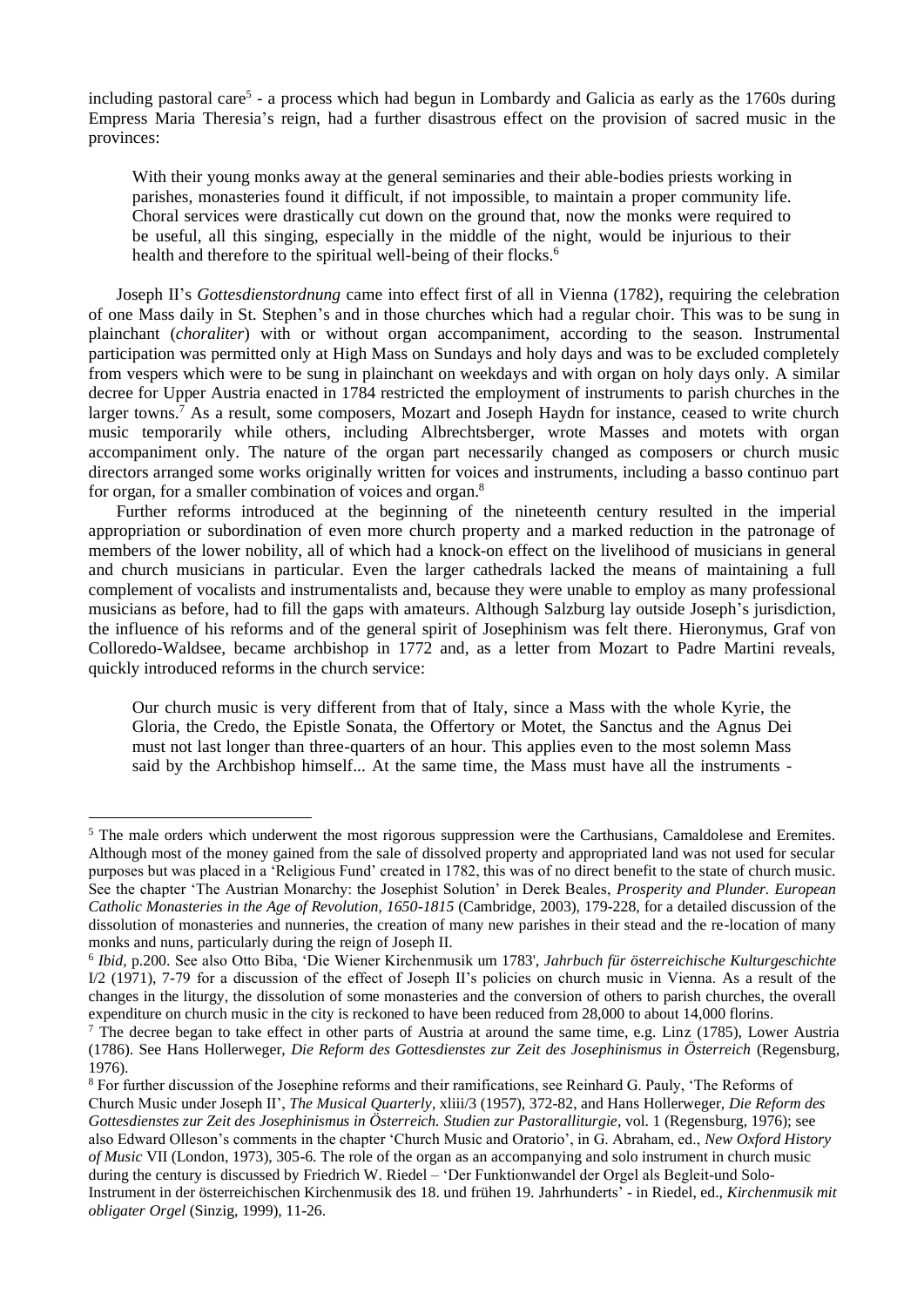trumpets, drums and so forth.<sup>9</sup>

During the 1200<sup>th</sup> anniversary of the archiepiscopate in 1782, Colloredo issued a pastoral letter which regulated the position of sacred music, and gave official approval to Kohlbrenner's hymnal in Michael Haydn's revision, to the absolute exclusion of any other collection of hymns. His measures to exclude instrumental music did not meet with much success, and Colloredo was forced to allow its re-introduction, albeit with some limitations, in 1788. This ban, while it lasted, did not apply to the Cathedral or to the monasteries, but it did have some influence on the type of sacred music performed. Colloredo demanded the replacement of church sonatas which, in many places, had descended to the level of secular dance movements, by choral compositions based on liturgical texts and in a simple melodious style. Michael Haydn was commissioned to carry out this task and his settings of Mass enclaves are eloquent testimony to his skill and astonishing industriousness.<sup>10</sup> By virtue of their unpretentiousness (essentially simply harmonised settings with the Gregorian plainchant as the melody voice), they were soon widely disseminated in both handwritten and printed copies. The influence that Michael Haydn's entire corpus of sacred music exerted on his contemporaries and succeeding generations not only through performances in many large and small churches in Austria, Bavaria and Italy, but also productively on his pupils, was immense.<sup>11</sup>

Salzburg's musical life was seriously impaired by the Napoleonic wars and the court chapel was dissolved, with the result that the standard of the cathedral music in Salzburg was often not much different from village chapel music. There were only six choristers in 1816 and the town watchman and his assistants played the instrumental music on important feast days. It was the Viennese lawyer and financier, Dr. Franz von Hilleprandt, who instilled fresh life into the gradually decaying music centre. In 1841, through his efforts and with the support of Archbishop Friedrich von Schwarzenberg, the *Dommusikverein und Mozarteum* was founded with the dual purpose of resuscitating church music and reviving Mozart's music.<sup>12</sup>

In the first turbulent years of the  $19<sup>th</sup>$  century, Vienna became more than ever the central point in Catholic Europe. Noble patrons - Esterházy, Schwarzenberg, Fries and Razumovsky - played an important part in the cultivation and dissemination of music, but they were gradually replaced by *Musikvereine* and *Kirchenmusikvereine* in the larger towns - Vienna, Salzburg, Graz, Klagenfurt and Linz, for example societies whose aim was to promote and even to teach serious music.<sup>13</sup> These societies helped in the reorganization of church choirs, but the process took decades to accomplish. Fully professional choirs with more than six voices per part were rare and confined to a few large cathedrals and surviving court chapels in the residence towns of Catholic princes.<sup>14</sup>

In spite of the severe cutbacks, music continued to be cultivated in those abbeys and monasteries throughout Austria and Germany that survived; the enormous amount of manuscript material dating from this period to be found in church music archives bears eloquent witness to great industry and remarkable

<sup>&</sup>lt;sup>9</sup> Letter from Mozart to Martini, dated Salzburg, 4 September 1776; translated from the German by Emily Anderson (in Eric Blom, ed., *Mozart Letters*. London, 3/1968, 33). Mozart enclosed a copy of the score of a motet – 'Misericordias Domini' K.222 - that he had written the previous year.

<sup>&</sup>lt;sup>10</sup> Michael Haydn (1737-1806) was appointed leader of the court chapel orchestra in Salzburg in 1762, cathedral organist in 1778 and, after Leopold Mozart's death in 1787, piano and violin teacher at the cathedral school. The autograph MS of his antiphonary, begun in 1783 and completed in 1792 and containing more than 100 pieces for fourpart choir, usually accompanied by violins in two parts, basso continuo and organ, with the occasional addition of wind instruments, is in the Music Section of the Österreichische Nationalbibliothek [hereafter ÖNB], Vienna.

<sup>&</sup>lt;sup>11</sup> Carl Maria von Weber, the most important of his pupils, owes much to Michael Haydn in his Mass settings. There is also an evident connection between Michael Haydn and Schubert, and Bruckner's early sacred works bear many fingerprints of Haydn's style.

<sup>12</sup> Alois Taux (1817-1861) was Kapellmeister of Salzburg Cathedral and the first director of the *Mozarteum* from 1841 to 1861. He was succeeded by Hans Schläger (1820-1885) who remained until 1868. Dr. Otto Bach (1833-1893) held the two positions from 1868 to 1880 when he moved to Vienna to become Kapellmeister of the Votivkirche and director of the Gesellschaft der Musikfreunde. Bruckner made two unsuccessful applications for the vacant posts in 1861 and 1868 respectively.

<sup>&</sup>lt;sup>13</sup> The 'Church Music Associations' that were founded in the first half of the  $19<sup>th</sup>$  century include the *Kirchenmusikverein von St. Anna* (later *Verein zur Förderung echter Kirchenmusik*), Vienna, the *Kirchenmusikverein von St. Karl*, Vienna (1825), the *Kirchenmusikverein* of the Piaristenkirche in Josefstadt, Vienna (1843), the *Verein der Kunstfreunde für Kirchenmusik*, Prague (1826) and the *Kirchenmusikverein* of St. Martin's Cathedral, Pressburg (1833). In Salzburg the *Mozarteum* was affiliated with the Musikverein in 1841 as a centre for instrumental and vocal instruction.

 $14$  It is estimated that the number of court chapels in former prince-bishoprics was reduced by about 90% as a result of secularisation. However, new bishoprics were founded in places like Linz and St. Pölten.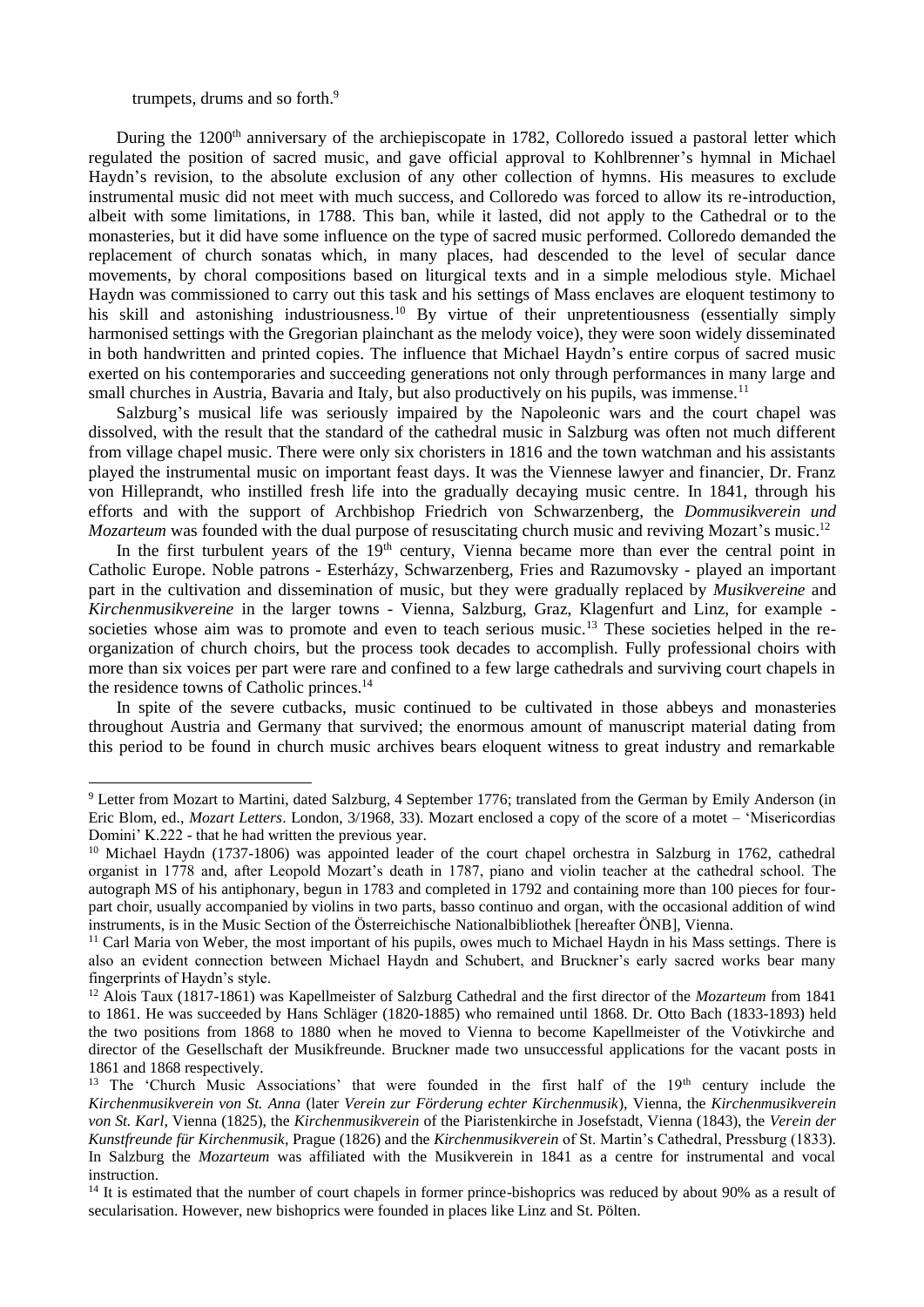endeavour.<sup>15</sup> With the cessation of war and some measure of revival in church music, even small village churches could occasionally muster instrumental support. A typical church choir in a rural area would consist of two sopranos, two altos, one tenor and one bass, with instrumental support provided by up to four violins, a viola and a double bass. If wind players were not available, their parts could be played on the organ. In fact, enthusiasm for music-making provided the town and country church choirs with much resilience. On the other hand, the standard of performance was determined by amateurs and was often abysmally low. The music provided was not usually of any lasting artistic value and was frequently nothing more than sacred salon music of a very facile kind. Kocher, a contemporary, provides revealing information about the level of musical performance in German village churches, drawing particular attention to the extremely bad instrumental playing 'which often tortures both one's musical feelings and one's ears to such an extent that one has to stop listening and watching.'<sup>16</sup> In Austria a comparable situation was viewed with alarm by F.X. Glöggl, a conductor and the choirmaster of Linz Cathedral, who, in an unfinished book, presented proposals for the improvement of the musical part of worship in churches. His work was continued by his son who stressed the importance of the organist in congregational singing and considered it essential that he should possess 'intelligence, discernment and self-respect', be able to 'push the singing forward when it lags behind, without causing confusion' and always choose a registration 'in accordance with the number of people present, so that the singing will not be drowned by the organ, except when the congregation have made a mistake'  $[!]^{17}$ 

Glöggl's statement that conditions in country churches were most often inadequate when the musical direction was entrusted to the village schoolmaster is corroborated by Johann Herbeck whose illustrious career as a conductor and composer developed, like Bruckner's, from humble beginnings. Drawing on his early experience as a teacher in the village of Münchendorf in Lower Austria, he provides a damning account of the position of rural church music in Austria. Viennese popular tunes were set to the Latin text and there was a general atmosphere of utter profanity. Even the schoolmaster who supervised the musical proceedings was normally 'a man... personifying narrow-mindedness and laziness, full of arrogance and self-importance and, to crown it all, usually drunk.' 18

Judging from Vincent Novello's observations during a European journey in 1829, the standard of performance at many of the larger churches and cathedrals was also very low.<sup>19</sup> Only sixty years or so before this, Charles Burney, during his musical tour of Europe, had commented very favourably on church music in the Austrian capital and had come to the conclusion that the 'excellent performances that are every day heard for nothing in the churches by the common people more contribute to refine and fix the national taste for good music than any other thing that I can at present suggest.. <sup>20</sup> While Novello was quite impressed by some of the church music he heard in Vienna, he was clearly disappointed by a Mass that he heard at St. Stephen's which was 'in a poor commonplace old style like what might have been written by Hasse or Vinci' - all the movements were short and unsatisfactory; furthermore, the orchestral players – 'about half a dozen violins,

<sup>&</sup>lt;sup>15</sup> The most important of these abbeys and monasteries, many of which contain manuscripts of sacred works by the Haydn brothers, Mozart and Schubert, are St. Florian, Gmunden, Göttweig, Herzogenburg, Klosterneuburg, Kremsmünster, Lambach, Melk, St. Peter's (Salzburg) and Seitenstetten. For further information about the impact made by the Josephine reforms on Upper Austrian monasteries in particular, see Joachim Angerer et al, 'Musiktraditionen in den oberösterreichischen Klöstern', in *Bruckner-Symposion Linz* [hereafter *BSL*] *1990: Musikstadt Linz - Musikland Oberösterreich* (Linz, 1993), 179-209. The effect of these reforms on religious life in Linz is discussed in detail by Rudolf Zinnhobler in his article 'Das Bistum Linz zwischen Spätjosephinismus und Liberalismus', in *ABDS* 10 (Vienna, 1994), 33-58.

<sup>16</sup> From L. Kocher, *Die Tonkunst in der Kirche* (Stuttgart, 1823); quoted in H. Allekotte, *C.M. von Webers Messen* (Bonn, 1913), 25f.

<sup>17</sup> F.X. Glöggl, *Erklärendes Handbuch des musikalischen Gottesdienstes* (Vienna, 1828); quoted in Robert Haas, *Anton Bruckner* (Potsdam, 1934), 29ff. For further information about Franz Xaver Glöggl, who played an extremely active part in both the secular and sacred musical life of Linz in the late  $18<sup>th</sup>$  and early  $19<sup>th</sup>$  centuries, see Elisabeth Maier, '"Kirchenmusik auf schiefen Bahnen". Zur Situation in Linz von 1850 bis 1900', Franz Zamazal, 'Johann Baptist Schiedermayr. Ein Vorgänger Bruckners als Linzer Dom- und Stadtpfarrorganist', and Anton Voigt, 'Mozart und Linz', in *BSL 1990* (Linz, 1993), 109f., 124ff., and 214f.

<sup>&</sup>lt;sup>18</sup> Johann Herbeck, 'Gedanken über den Zustand der Kirchenmusik auf dem Lande' (1848), in Ludwig Herbeck, *Johann Herbeck. Ein Lebensbild von seinem Sohne Ludwig* (Vienna: Gutmann, 1885), Appendix, 106f.

<sup>&</sup>lt;sup>19</sup> The Novellos travelled to Vienna by way of Antwerp, Cologne, Mannheim, Heidelberg, Munich, Salzburg and Linz, and attended Mass and often Vespers at each place. See N. Medici di Marignano, ed. Rosemary Hughes, *A Mozart Pilgrimage, being the Travel Diaries of Vincent and Mary Novello in the Year 1829* (London, 1955), 254-322.

<sup>20</sup> Percy A. Scholes, ed., *Dr. Burney's Musical Tours in Europe,* II: *An Eighteenth-Century Musical Tour in Central Europe and the Netherlands* (London, 1959), 75ff.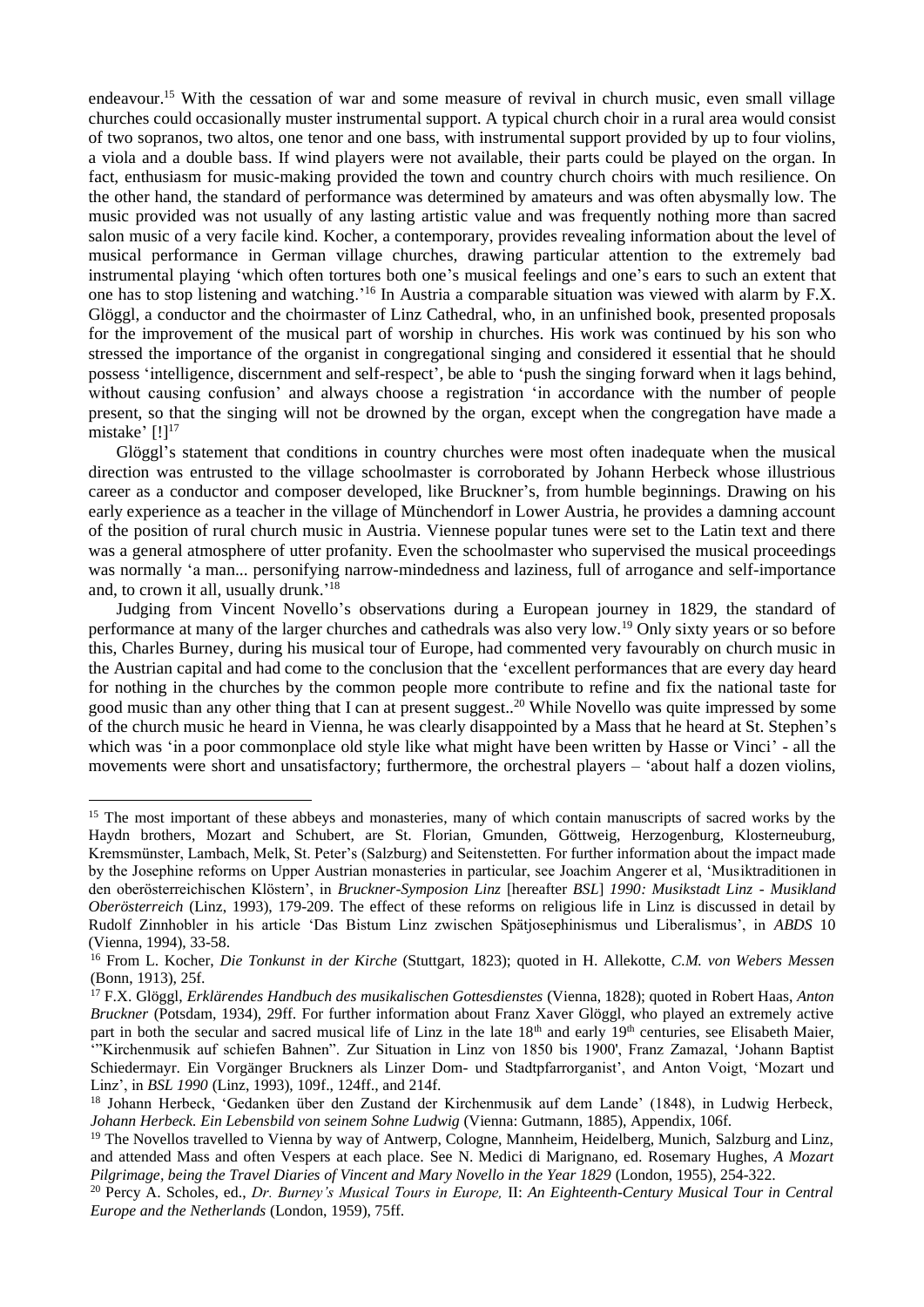viola, cello, double bass and trombones' - were 'of the mediocre kind.' And yet, with talent, imagination and youthful vigour, and no doubt encouraged by his former teacher Michael Holzer, choir director, and his brother Ferdinand, unpaid organist, it was still possible for Franz Schubert to write enterprising church music (including four early Mass settings) for his local parish church at Lichtental in the Vienna suburbs. According to the church archives, there was a larger than usual body of singers and instrumentalists available, particularly for festival performances. $^{21}$ 

It was in such an environment that Anton Bruckner grew up and gained his first experiences of church music. As a young lad he accompanied his parents to Sunday services in Ansfelden where his father played the organ and his mother sang in the choir. The orchestra at the church was a very modest one, usually consisting of two violins, bass, clarinet and horn. Occasionally, on special feast days such as *Corpus Christi*, this meagre force would be augmented by two trumpeters and a timpani player brought from Linz. As the village schoolmaster, Bruckner's father was not only responsible for the education of the children but had to be a musician of sorts, particularly a church musician. He had to acquire as part of his training the basic technical and theoretical knowledge of music insofar as it was required in organ playing, be it the realization of a figured bass or the improvisation of a short prelude. A schoolmaster's family understandably formed an essential part of the church choir, providing music completely by itself if necessary. In most villages, schoolchildren and, perhaps, some adults were trained for participation in the musical part of the church service, both as singers and instrumentalists. And so the typical village schoolhouse would often take on the appearance of a small Conservatory.<sup>22</sup> Young Bruckner received his basic instrumental tuition - in violin, piano and organ – primarily from his father but, possibly, from school assistants employed at the school.23 He soon began to provide evidence of musical talent and, as a ten-year-old, was probably proficient enough to play the organ at Sunday services.

Occasional visits to the magnificent abbey at St. Florian, where he would have heard the fine threemanual Chrismann organ, were undoubtedly inspirational. In 1835 and 1836 young Bruckner spent eighteen months at the home of his 21-year-old cousin, Johann Baptist Weiß (1813-50), who was schoolmaster and organist at Hörsching, a small town nearby. The Weiß family was gifted musically. Anton Weiß, Johann's uncle, was organist at Wilhering abbey and well-known as far as Vienna where he had played on several occasions. Johann was reputed to be one of the best Upper Austrian musicians of his generation. He was a fine organist and gave Bruckner further organ lessons. He also taught him harmony and counterpoint, using as models works by Bach, Handel, Joseph and Michael Haydn, Mozart and Albrechtsberger.<sup>24</sup> The scoring of Weiß's own Requiem in E flat, one of young Bruckner's favourite works, suggests that Hörsching was able to boast a slightly larger orchestra than Ansfelden.<sup>25</sup> Bruckner also had a high opinion of another Weiß work, a Mozartian Mass in G major.<sup>26</sup> One of his own first surviving compositions, a *Pange lingua* WAB 31, was possibly written during his stay in Hörsching. Indeed he thought highly enough of this early piece of sacred music to revise it more than 50 years later.<sup>27</sup> It is also possible that five short organ preludes, WAB 127 and

 $27$  It may have been written slightly later, during his period as a choirboy at St. Florian, but it certainly pre-dates his teacher training year in Linz. It was printed for the first time in *G-A* II/1 (1928), p.228; see also Leopold Nowak, ed.,

<sup>&</sup>lt;sup>21</sup> From the autumn of 1813 for about three years, Schubert lived at the family home. For the first ten months of this period (until August 1814) he studied successfully at the Imperial Teachers' Training College to be an assistant elementary schoolteacher. For the remainder of the time he was employed as one of his father's assistants at the school in the Säulengasse. See Walther Dürr, 'Schubert in seiner Welt' and Manuela Jahrmärker, 'Von der liturgischen Funktion zum persönlichen Bekenntnis: Die Kirchenmusik', in Walther Dürr and Andreas Krause, eds., *Schubert Handbuch* (Kassel: Bärenreiter, 1997), 50-4 and 346-77.

<sup>&</sup>lt;sup>22</sup> The situation did not change appreciably later in the century. See Rolf Keller, 'Anton Bruckner und die Familie Albrecht, in *BJ 1984/85/86* (Linz, 1988), 53-6.

<sup>23</sup>See Franz Zamazal, 'Anton Bruckner begann als neunjähriger 1833 mit dem Klavierspiel', in *Studien & Berichte* (*IBG Mitteilungsblatt*) 64 (2005), 12-13.

<sup>24</sup> Weiß was Bruckner's 'godparent' when he was confirmed in Linz by Bishop Gregorius Ziegler on 1 June 1833. There is a facsimile of the confirmation form in Leopold Nowak, *Anton Bruckner. Musik und Leben* (Linz, 1973), p.20; the original is in the *ÖNB*. In 1836-35 Weiß introduced his young cousin to Joseph Haydn's *The Creation*, *The Seasons* and *The Seven Last Words,* and gave him a copy of the first edition of the F minor Variations for piano as a present. See Leopold Nowak, op.cit., p.21 for a facsimile of the title page of the latter with Weiß's and Bruckner's signatures.

<sup>&</sup>lt;sup>25</sup> Weiß's Requiem is scored for first and second violins, bass, two clarinets, oboe (ad lib.), two horns, two trumpets, organ continuo and voices; it was later published privately (1904) by Ernest Lanninger, parish priest of Hörsching.

<sup>26</sup> Bruckner also possessed a copy of Weiß's gradual *Ecce sacerdos magnus*, dated 17 January 1836 and the sketch of another sacred work, probably also by Weiß – *Domine, ad adjuvandum me festina* (dated '14 July 1835 in Ansfelden'). For further information about the latter, see Franz Scheder, 'Bruckner-Incerta', in *Bruckner-Symposion Linz 2004 Bericht* (Linz, 2008), 139-41.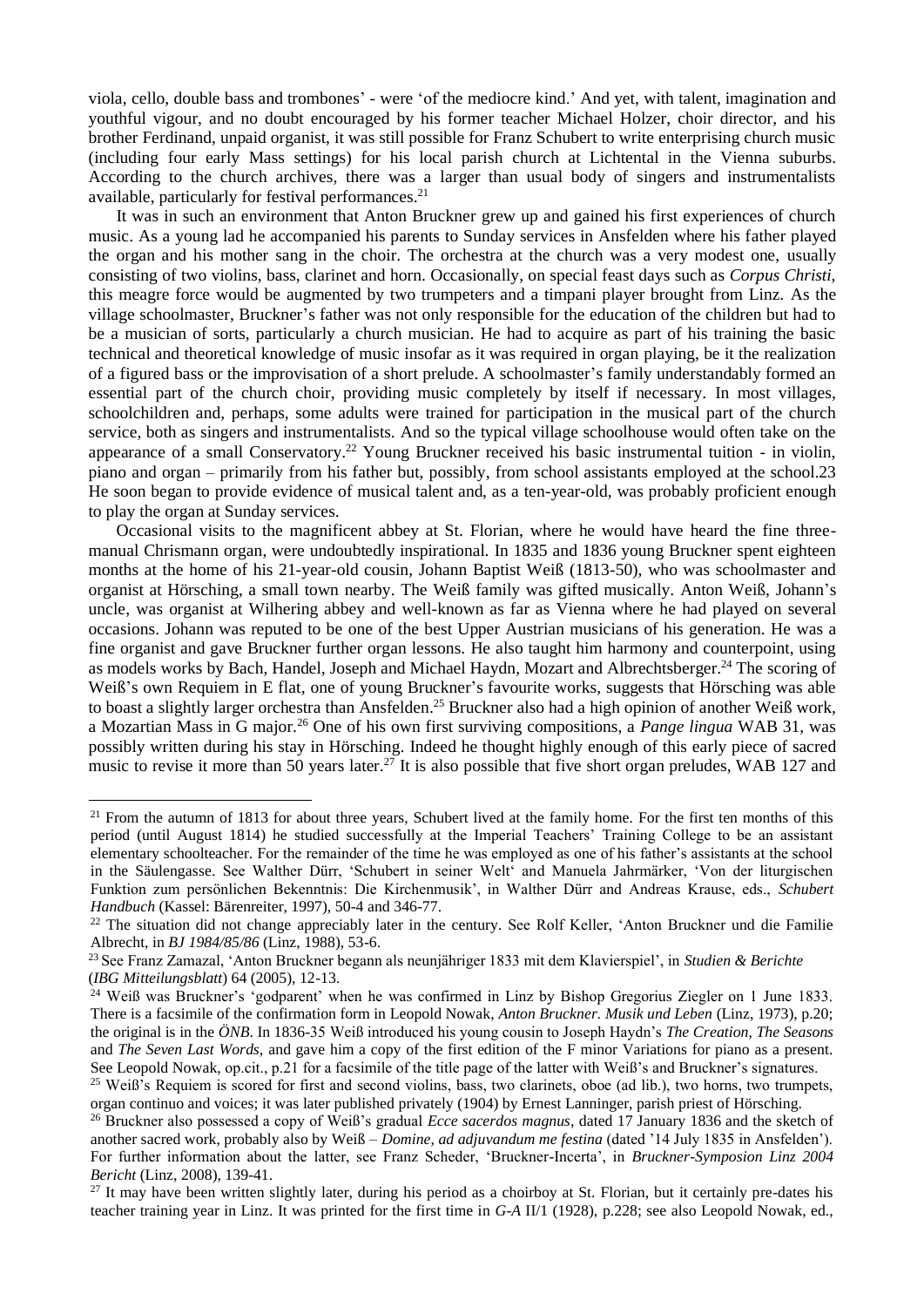128, were written at this time, but doubts have been cast on their authenticity, and it is possible that Bruckner copied them.<sup>28</sup>

At the end of 1836 young Bruckner had to return home to Ansfelden to assist his ailing father in his duties as schoolmaster, church organist, verger and fiddler for village dances. Overwork, nervous exhaustion and heavy drinking were contributory factors to his father's death of consumption on 7 June 1837 at the early age of 46. Franz Perfahl, his father's assistant, and Joseph Peither, newly appointed as an additional assistant in May 1837, would almost certainly have undertaken the bulk of the teaching duties. Perfahl was another of Bruckner's music teachers, giving him lessons in violin and other musical subjects - probably during the period between his first return from Hörsching and his second visit in June / July 1837 when he was sent there to recover from the shock of his father's death and to enable his mother to give some attention to the other four younger children.<sup>29</sup>

Joseph Bruckner's successor as schoolmaster, Joseph Hametner, took up his position in Ansfelden in July, and Bruckner's mother was forced to take the sacrificial step of moving away from the village to lodgings in Ebelsberg, a small village in the vicinity of St. Florian where, no doubt due to the intervention of the abbot, Michael Arneth, Bruckner was admitted as a chorister at the end of August.<sup>30</sup> He entered the third class of the village school at St. Florian and boarded with the school director, Michael Bogner.<sup>31</sup> Bogner also acted "in loco parentis" for two other choirboys, Karl Seiberl and Anton Haus, and one of his responsibilities was to coach them in the voice parts of those pieces which Eduard Kurz, the St Florian abbey choir director, brought to the school every Monday.<sup>32</sup>

Instrumental teachers at St. Florian included Franz Raab who taught violin and was highly thought of as a church composer and a bass singer in the abbey choir, and Franz Gruber who was on the administrative

<sup>28</sup> The Prelude in E flat WAB 127 was printed for the first time in Max Auer, *Anton Bruckner* (Vienna, 2/1934) and the Four Preludes WAB 128 were printed for the first time in *G-A* II/1, 97-102. Othmar Wessely, in his article 'Der junge Bruckner und sein Orgelspiel', in *ABDS* 10 (Vienna, 1994), 62ff., draws attention to the rudimentary pedal technique required, describes the pieces as typical products of a style of organ playing common in 'rural cultural backwaters' at the time, and adds that it is entirely possible that Weiß was the composer and Bruckner merely copied them. Another organ prelude in B flat major is mentioned in *G-A* IV/4 (supplementary volume, Regensburg, 1974), 319. Erwin Horn provides further information about these early Preludes in his paper, 'Anton Bruckners Orgelwerke', in *Bruckner-Tagung Wien 1999 Bericht* (Vienna, 2000), 27-8, and they are also discussed by Scheder in 'Bruckner-Incerta', 141. In his short article, 'Konzert mit Werken von Johann Baptist Weiss in St. Florian', in *ABIL Mitteilungen* no. 11 (June 2013), 16-17, Franz Zamazal reviews a concert in St Florian in May 2013 which included performances of Weiss's Requiem in E flat two of his smaller sacred pieces – a *Tantum ergo* and a *Regina coeli*.

<sup>29</sup> See *G-A* IV/3 (1936), 62. Bruckner must have got on well with Perfahl.(1817-1883). There are reports of his visiting him in Bad Goisern from the early 1860s onwards. Franz Perfahl (b. 1813) received his teaching certificate in 1835, moved from Ansfelden to Neuhofen in 1838 and was a teaching assistant and then a fully fledged teacher in various Upper Austrian towns until his death in 1883. See the *Verzeichnis des Personal-Standes der deutschen Schulen in der Diöcese Linz*, *Ordinariatsarchiv*, Linz as well as Klaus Petermayr, "Franz Xaver Perfahl – Freund und Lehrer Bruckners", in ABIL Mitteilungen no. 7 (June 2011), 8-9.

*Anton Bruckner Sämtliche Werke* [hereafter *ABSW*] XXI/1 (Vienna, 1984), 3 and commentary in *ABSW* XXI/2, 3-4. The revised version (April 1891) was also printed for the first time - in a facsimile of the autograph, Mus. Hs. 3184 in the ÖNB - in *G-A* II/1, 230; see also *ABSW* XXI/1, 158 and commentary in *ABSW* XXI/2, 145ff.

<sup>&</sup>lt;sup>30</sup> Joseph Seebacher (1767-1848), the parish priest of Ansfelden, had written to Arneth about the death of Anton Bruckner sen. and the unsympathetic attitude of his parishioners who expected the 'traditional way', viz. that a suitable school assistant should marry her! See Karl Rehberger, 'St. Florian und Anton Bruckner bis 1855. Einige neue Aspekte', in *BSL 1994* (Linx, 1997), 32. In his article 'Marginalien zu Anton Bruckners Jugend: Tante Anna Maria und Mutter Theresia Bruckner", in *BJ 2006-2010* (Linz, 2011), 359-68, Franz Zamazal is the first to admit that there is very little documentary evidence extant concerning Bruckner's boyhood and youth, most of it coming from secondary sources. Nevertheless, he is able to sketch in some more details about the lives of Bruckner's mother Theresia who, according to the Ebelsberg parish records, moved house five times between 1837 and her death in 1860, and his unmarried aunt Anna Maria (1784-1855), who did not move with the Bruckner household to Ebelsberg in 1837 as formerly believed but settled there much later in the early 1850s.

<sup>&</sup>lt;sup>31</sup> Michael Bogner (1802-1879) was trained as a teacher in Linz. He taught at Ansfelden, Peilstein, Urfahr and Ried before moving to St. Florian where he was principal teacher at the school from 1834 until his retirement in 1875. He died in St. Florian in 1879.

<sup>&</sup>lt;sup>32</sup> Eduard Kurz had been a pupil of the theorist and composer, Johann Georg Albrechtsberger, in Vienna. He was choir director at St. Florian (with interruptions) from 1810 to 1841, as well as being on the clerical staff there from 1813 to 1845. He was often unwell and was replaced by Franz Xaver Schäfler who was later a member of the male-voice quartet founded by Bruckner.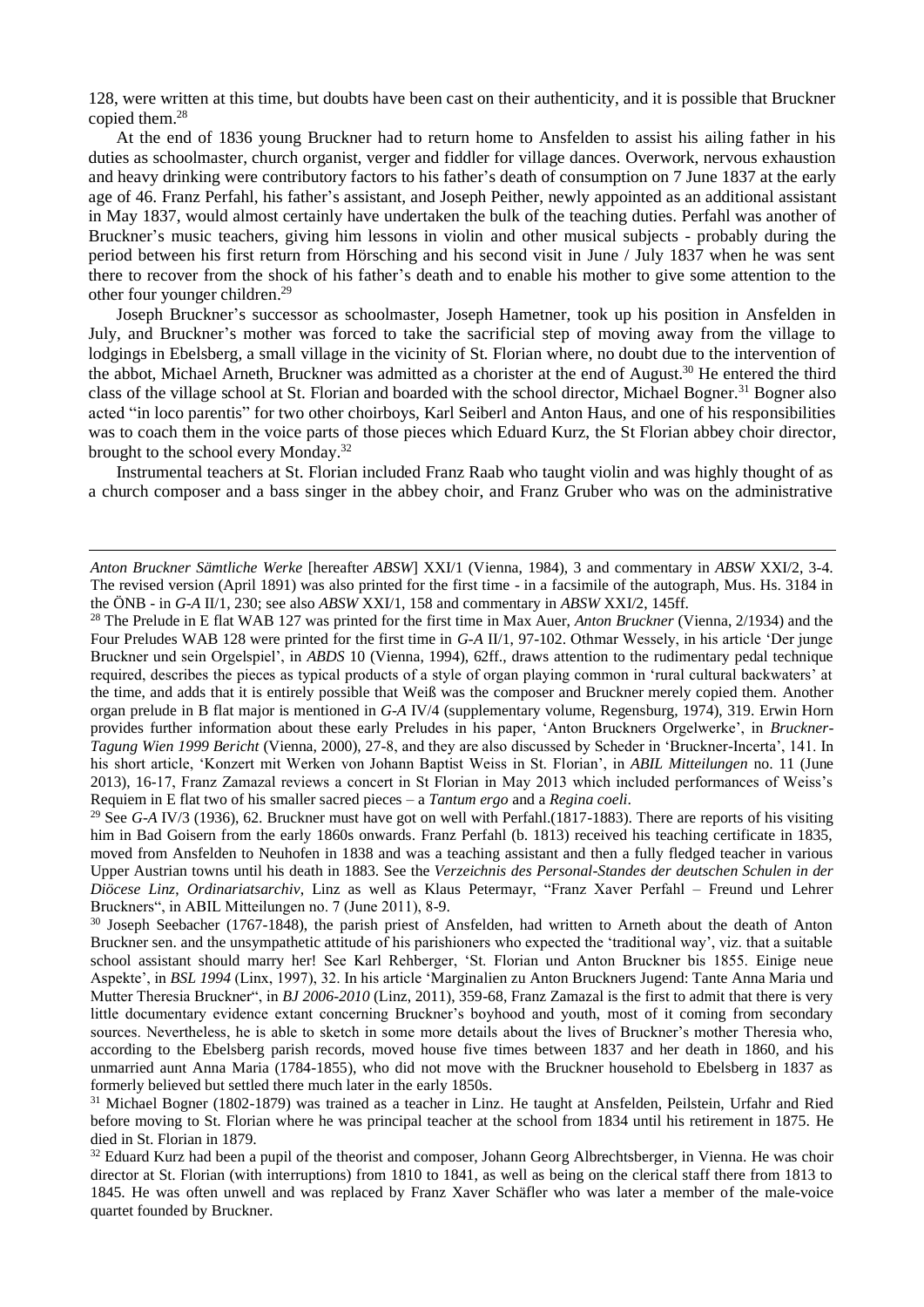staff of the abbey but also taught violin.<sup>33</sup> But the musician who made the greatest impression on Bruckner was undoubtedly the cathedral organist. Anton Kattinger.<sup>34</sup>

Bruckner stayed at St.Florian for three years and received both general and musical education, showing early signs of above-average talent as an organist as a result of excellent tuition from Kattinger.<sup>35</sup> His involvement in the performance of a great variety of church music, ranging in style from Renaissance polyphony to Classical and early Romantic homophony, left a deep impression and bore rich fruit later in his own sacred music.<sup>36</sup> Although Bruckner's voice broke in 1839 he was able to remain at the abbey for another year as a violinist and occasional organist. Having decided to become a schoolteacher, he was coached for the entrance examination to the *Präparandie* (Teacher Training Course) at the Linz *Normalhauptschule* by the St. Florian school assistant, Johann Georg Steinmayr, and acquitted himself very creditably.37 There is no real parallel between the *Normalhauptschule* and today's 'secondary school', 'high school' or college, nor does the term *normal* signify normal or usual. It was, rather, 'the most important, standard-setting educational establishment in Upper Austria' and, consequently, it held an intensive teachertraining course run by Johann Pauspertl Wladýk von Drachtenthal who was also director of the *Normalhauptschule*. 38

After successfully negotiating the entrance examination to the *Hauptschule*, Bruckner embarked on the teacher-training course in Linz which began on 15 October 1840 and ended on 18 August 1841. As well as mastering the 'three Rs', a trainee teacher was required to take courses in religious instruction and music. Regional (but not international) geography was taught, but there was no tuition in subjects such as literature, history and the natural sciences. The curriculum followed by Bruckner was in accordance with the *Politische Verfassung der deutschen Schulen in den k.k. Erblanden* (1840 revision). It was not until the middle of the century that a real attempt was made to modernise secondary and tertiary education in Austria. This was largely the result of reforms introduced by Count Leo Thun-Hohenstein, Minister of Education, in the years 1847-53. The main thrust of earlier reforms introduced during the reigns of Maria Theresa and Joseph II had been to increase the power of the state at the expense of the nobility who had exercised almost feudal control at a regional level hitherto. Although the Catholic church was given the task of implementing these reforms, the objectives were determined in detail by the state. There was rigid state control over what was taught in secondary schools, for instance. Learning by rote was the norm, independent thinking was not encouraged and students were not expected to explore beyond the text books supplied. Thanks to Thun's reforms, however, the fine arts - hitherto considered not only unnecessary but even 'disruptive' - were now considered 'teachable' subjects and granted a place in the school curriculum.<sup>39</sup>

 $39$  Peter Stachel examines the Austrian educational system in the  $19<sup>th</sup>$  century in his article "wer mir mit neuen Ideen

<sup>&</sup>lt;sup>33</sup> Gruber had been taught in Vienna by the noted violinist, Ignaz Schuppanzigh, and had studied at the Conservatory possibly with Joseph Böhm or Georg Hellmesberger.

<sup>&</sup>lt;sup>34</sup> Anton Kattinger (1798-1852) was employed as an organist at St. Florian from 1816 onwards and as a clerk of the court from 1819. After the death of his wife in December 1849 he moved to Kremsmünster where he married again in 1851. He died on 17 June 1852 after a number of strokes.

<sup>35</sup> See *G-A* I (1922), 129-32 for details of Bruckner's exercises in grammar - *Ausarbeitungen von nacten Sätzen* - and arithmetic - *Rechnen-Aufgabenheft*, including a facsimile of a page from the latter on 133. The original copy of the *Ausarbeitungen*, can be found in the *Wiener Stadt - und Landesbibliothek.* The original of a 'model letter' to his mother from a school exercise book can be found in the *ÖNB*; there are facsimiles of other 'model letters' in Bruckner's birth house in Ansfelden.

<sup>36</sup> Walter Pass, in his article 'Studie über Bruckners ersten St. Florianer Aufenthalt', in *Bruckner-Studien 1824-1974*  (Vienna, 1975), 11-51, presents in full the *Verzeichnis aller aufgeführten Kirchenmusikstücke* in St. Florian from November 1838 to September 1841 (it actually continues until the end of 1841) and shows that there was a highly organized church music life in the abbey at this time. See also Joachim Angerer, 'Bruckner und die klösterlichen Lebensformen seiner Zeit', in *BSL 1985: Anton Bruckner und die Kirchenmusik* (Linz, 1988), 41-9.

<sup>37</sup> For further information about Johann Georg Steinmayr (1813-1845) and Johann Matthias Kainerstorfer (1778-1837), one of Bruckner's predecessors as organist at St Florian, in particular his eight-page *Ausweichungen* that was part of Bruckner's Nachlass, see Othmar Wessely, 'Johann Matthias Keinersdorfer. Ein Vorgânger Bruckners als St. Florianer Stiftsorganist', in *BJ 1980* (Linz, 1980), 91-118, Elisabeth Maier/Renate Grasberger, 'Die Bruckner-Bestände des Stiftes St. Florian', Part 2 (*Wiener Bruckner-Studien* 6/2, Vienna 2015), 257, and Klaus Petermayr, 'Steinmayr, Kainerstorfer und Bruckner', in *ABIL Mitteilungen* no.16 (December 2015), 8-10.

<sup>&</sup>lt;sup>38</sup> For more information about the teacher-training course at Linz and the higher standards set by von Drachental, who was director from 1835 to 1843, see Othmar Wessely, 'Anton Bruckners Präparandenzeit', in *BSL 1988* (Linz, 1992), 21-5. For a description of Bruckner's own handwritten copy of von Pauspertl's educational method in the Linz Stadtarchiv, see also Wolfgang Partsch, 'Ein autographes Methodik-Skriptum des jungen Bruckners', in Theophil Antonicek, Andreas Lindner and Klaus Petermayr (ed), *Bruckner Tagung 2005 Bericht* (Linz: Anton Bruckner Institut Linz, 2008), 149-59.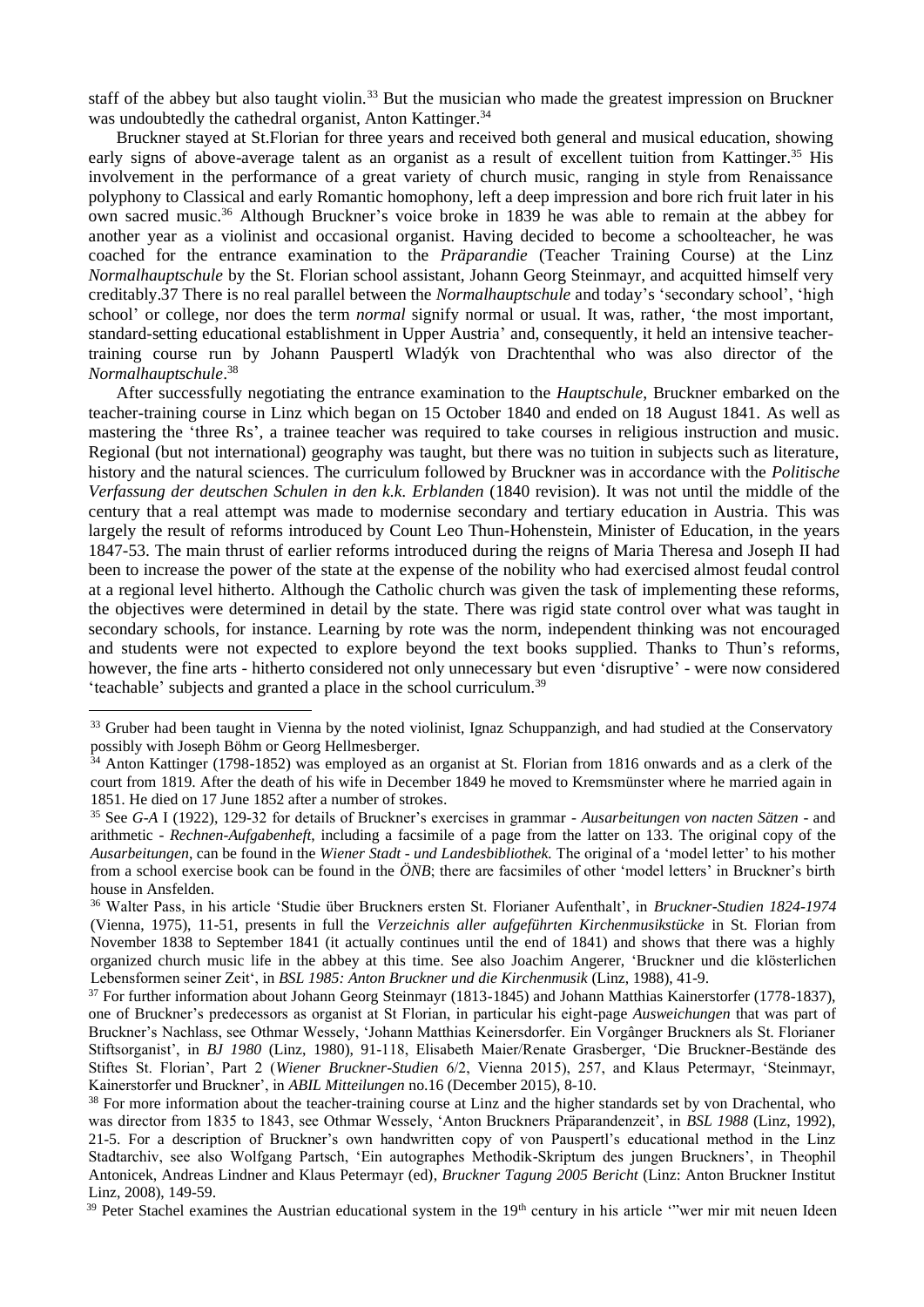Bruckner's music teacher in Linz was a remarkable musician called August Dürrnberger who had provided music tuition free of charge at the college since  $1832<sup>40</sup>$  The scope of his activities at the *Hauptschule* is made clear in a letter sent by the college to the episcopal consistory in Linz in March 1846 recommending that he be awarded a civil service gold medal in recognition of his selfless contribution. As well as providing unpaid instruction in harmony, counterpoint, organ playing and plainchant singing, he had provided his trainee teachers with an understanding of and performing experience of 'genuine church music' and had not only devoted all his spare time to the college but had also 'rendered the state a great service by taking care of the purchase and repair of instruments and by buying musical material'. <sup>41</sup> Dürrnberger's multifarious activities in the town included the direction of performances of Classical works with full choir and orchestra, involving the participation of a number of students, in the *Minoritenkirche*, the instruction of college students in organ playing and plainchant singing, the regular participation every Sunday and feastday for ten years in services at an approved school - the *Provinzial-Zwangarbeits- und Besserungsanstalt* the composition of church songs, and the direction of the Linz town band.

Dürrnberger taught at the *Normalhauptschule* from 1832 to 1861 and made use of his own *Choral-Gesangslehre in einfacher Darstellung und Ordnung der Grundregeln* and *Elementar-Lehrbuch der Harmonie- und Generalbaßlehre* as well as Marpurg's *Handbuch bei dem Generalbaße und der Composition*. He gave Bruckner a copy of the latter to take with him to his first teaching position in Windhaag.<sup>42</sup> Elisabeth Maier sums up Dürrnberger's importance as follows:

It is to Dürrnberger's lasting credit that he provided the beginnings of that solid theoretical foundation without which Bruckner's later mastery would not have been possible. In addition, no doubt as a result of his year-long involvement with young people, he developed a keen eye for true talent. He provided Bruckner with strong support as long as it was in his power to do so, and he was able to exert a positive influence on the future of his brilliant student until he obtained the post of Linz cathedral and parish church organist. $43$ 

While we have some idea of the music instruction which Bruckner received at the *Normalhauptschule*, we have very little knowledge of the precise content of the rest of the syllabus. The music examinations were held in July and those in the other disciplines in August each year. Apart from Bruckner there were 40 other trainee teachers during the 1840/41 session. Only 22 went forward to the examination and, of these, two graduated as secondary school teachers and fourteen as primary school teachers.<sup>44</sup>

In the certificate he received covering primary school subjects Bruckner obtained nine 'very good' marks and fourteen 'good' marks. Each subject was given two marks, one assessing the candidate's knowledge of the subject, the other his ability to teach the subject. The evaluation of Bruckner's teaching skill was significantly higher than that of his subject knowledge. He received six 'very good' marks for the former and three for the latter, namely in religion, arithmetic and German language - an assessment that runs counter to the belief that Bruckner possessed very little teaching ability.<sup>45</sup>

Although he was not allowed to frequent the theatre during his stay in Linz, Bruckner would almost certainly have availed himself of opportunities to attend concerts. The Linz *Gesellschaft der Musikfreunde*, founded by Anton Mayer (1780-1854) in 1821, put on an average of four 'regular' concerts each year but

<sup>41</sup> This letter of recommendation can be found in the *Ordinariatsarchiv*, Linz.

kommt, der kann gehen..." Einige historische Überlegungen zu Schule und Kreativität, entwickelt am Beispiel Anton Bruckners', in *BSL 2000* (Linz, 2004), 45-59.

<sup>40</sup> J.A. Dürrnberger (1800-1880) was in turn a law student in Jena and a trainee book-keeper in Linz before studying music in Vienna. Like his famous pupil after him he accumulated a number of certificates testifying to his musical abilities.

<sup>42</sup> In Bruckner's copy there are annotations like 'klingt schlecht' ('sounds bad') and 'unkirchlich' ('secular'). The original of Bruckner's copy is in the *ÖNB*; there is a photograph of the title-page in Leopold Nowak, *Anton Bruckner. Musik und Leben* (Linz, 1973), 40.

<sup>43</sup> Elisabeth Maier, 'Bruckners oberösterreichische Lehrer', in *BSL 1988* (Linz, 1992), 42.

<sup>44</sup> A copy of Pauspertl v. Drachenthal's report for the year, dated Linz, 15 November 1841, can be found in Franz Zamazal's article, 'Familie Bruckner - Drei Generationen Lehrer', in *ABDS* 10 (Vienna, 1994), 219ff.

<sup>&</sup>lt;sup>45</sup> The originals of Dürrnberger's catalogue and list of pupils on the teacher training course in 1840-41 and the certificate for the conclusion of the course (signed J.P.von Drachenthal and dated 16 August 1841) are in the *ÖNB*; there are facsimiles in Leopold Nowak, op.cit., 42 and 45. The original of Dürrnberger's own classification and account of progress made by students in harmony and figured bass during 1840-41 (signed by both Dürrnberger and Drachtenthal and dated 30 July 1841) is in St. Florian.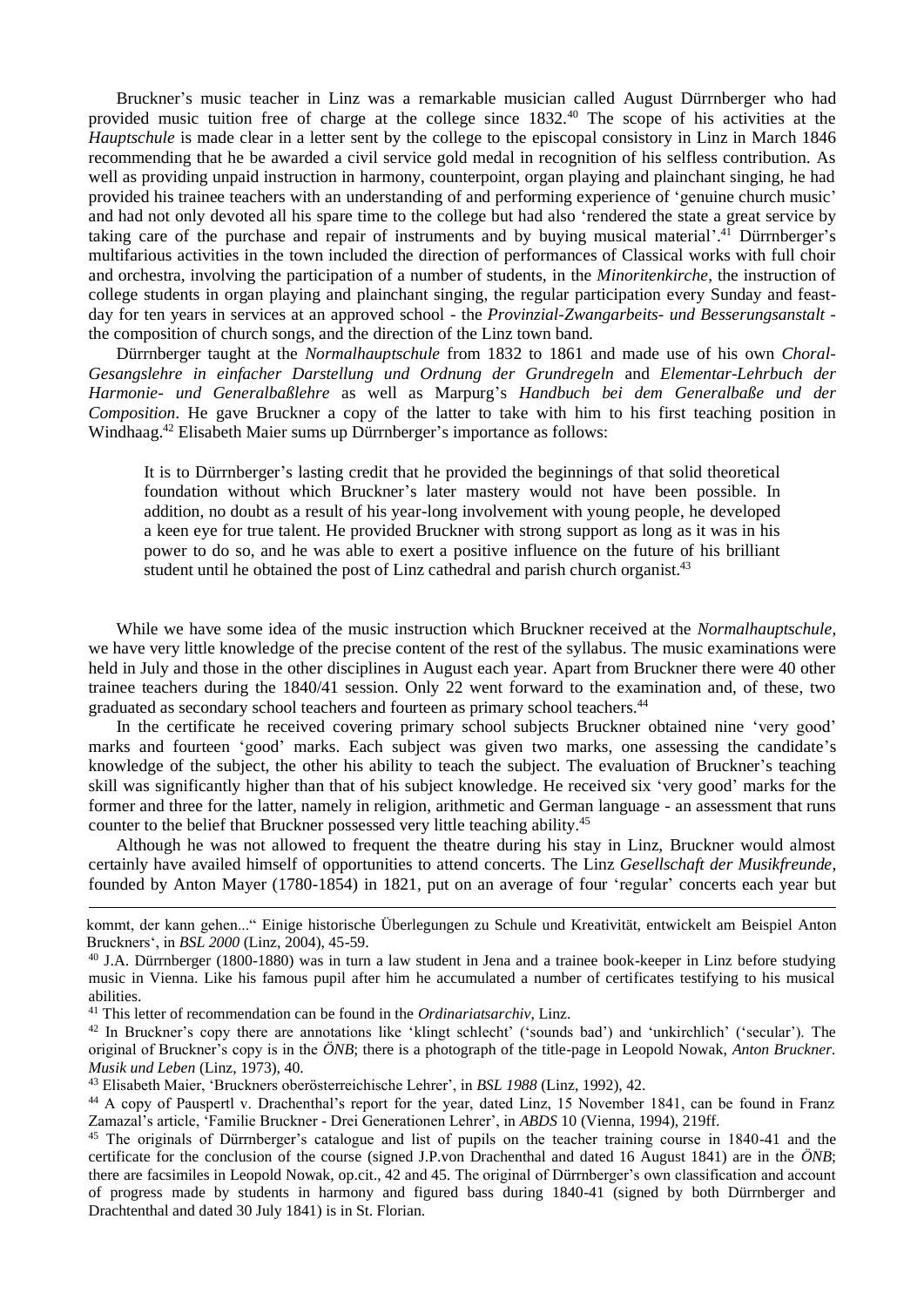also sponsored 'extraordinary' events, for instance concerts for charity and student concerts. The *Tonkünstler* society arranged regular performances of oratorios by Handel, Haydn (*The Creation* and *The Seasons*) and Beethoven (*Mount of Olives*). A typical concert programme of the time would have been a mixture of overtures (for example, Weber's *Der Freischütz* or *Euryanthe*), movements from symphonies, concertos, virtuoso pieces (variations, potpourris, polonaises), arias, choral items and operatic ensembles. In addition Bruckner would have been encouraged to listen to church music in the three main churches - the Cathedral, the Parish Church and the Minorite church - and would have been required to sing in the latter on Sundays.<sup>46</sup>

Bruckner's musical training in Linz also included piano lessons. His instruction manual was the *Kleine theoretisch-praktische Klavier-Schule*, published by Haslinger in 1825, which contained pieces from Pleyel's, Dussek's and Cramer's piano tutors. He possessed handwritten copies of piano sonatas and variation works by Haydn which he had received from Weiß, and made his own copy of Bach's *Art of Fugue*.

Having obtained excellent results in his final examinations, Bruckner duly qualified as an 'assistant teacher for primary schools'. He would have been disappointed to obtain only 'good' rather than 'very good' marks in organ playing and rectified this anomaly four years later in the organ recital which he gave as part of the final examination for prospective high school teachers. Dürrnberger was more generous in his appraisal and awarded Bruckner a 'very good' commendation.<sup>47</sup> After leaving Linz Bruckner remained in touch with his former teacher. In 1855 Dürrnberger was particularly helpful in encouraging Bruckner to apply for the vacant position of cathedral organist in Linz. 11 years later, in 1866, Dürrnberger spent some time in Grünburg near Steyr, possibly to recuperate from an illness. A letter that Bruckner sent him on his name-day is sufficient evidence of the high esteem in which he still held him:

... It is an expression of gratitude for the trouble which you took with me when you were once my teacher. It also comes from my deep respect for your almost unparalleled fairmindedness and the energy which you expended in pursuing what was obviously right. It is further an expression of love - in response to the love which particularly touched me through your goodwill and benevolence of which I was often the recipient. Under such circumstances, who would not avail himself of an opportunity of giving expression to his feelings?... May God keep you in health for many, many years, bless you and amply reward you! So many of your pupils will echo that today! I join my voice to theirs and have every reason to do it in a strong 'forte'...<sup>48</sup>

Bruckner-s scrupulousness in financial matters can already be seen at this early age - he took out a personal insurance policy for pension purposes just as he was embarking on a teaching career. It is possible, of course, that he was strongly advised to do so. $^{49}$ 

Bruckner remained in frequent contact with his young friend and 'house mate', Karl Seiberl until his death, and Seiberl later reminisced on those early years.<sup>50</sup> Karl's brother Josef was on the same teachertraining course as Bruckner and, from 1843 to 1847, was Weiß's assistant in Hörsching.**51** Karl remembered

<sup>46</sup> For further information about musical life in Linz during this period, see the following articles by Othmar Wessely: 'Das Linzer Musikleben in der ersten Hälfte des 19 Jahrhunderts', in *Jahrbuch der Stadt Linz 1953* (Linz, 1954), 283; 'Anton Bruckner und Linz', in *Jahrbuch der Stadt Linz 1954* (Linz, 1955), 201; 'Linz', in *MGG* 8 (Cassel, 1960), cols. 914-23; 'Von Mozart bis Bruckner. Wandlungen des Linzer Musiklebens 1770 bis 1870' in *Österreichische Musikzeitschrift* 25 (1970), 151; 'Linz', in *The New Grove* 9 (1980), 12f. See also R. Flotzinger and G. Gruber, eds., *Musikgeschichte Österreichs II. Vom Barock zur Gegenwart* (Graz, 1979), 221ff. and 349ff., and H. Zappe, 'Anton Bruckner, die Familie Zappe und die Musik. Zur Musikgeschichte des Landes Oberösterreich 1812-1963 bzw. 1982' in *BJ 1982/83* (Linz, 1984), 129-61.

<sup>&</sup>lt;sup>47</sup> The original of this certificate, signed by Franz Rieder, Franz Schierfeneder and Dürrnberger and dated 24 June 1845, is in St. Florian.

<sup>48</sup> See Andrea Harrandt and Otto Schneider, eds., *Briefe 1852-1886*, *ABSW* 21/1 (2nd revised edition, Vienna, 2009) [hereafter *HSABB* 1], 62 for this letter, dated Linz, 16 May 1866. The original, the property of the Hueber-Theuer family in Vienna, was first printed in *G-A* 1, 149-50. and has been temporarily loaned to the Anton Bruckner Institut Linz. See Andreas Lindner, 'Das ABIL erhält zwei autographe Briefe Bruckners', in *ABIL Mitteilungen* no.18 (December 2016), 17-19.

<sup>49</sup> See *G-A* 1, 154 for details of this policy with the *Pensionsinstitut für Schullehrers-Witwen und -Waisen.*

<sup>50</sup> Karl Seiberl (1830 - 1918) later became a distinguished lawyer.

<sup>51</sup> See Chapter 2 for further information about Josef Seiberl, and Andreas Lindner, 'Ein interessanter Notennachlass im Besitz des Anton Bruckner Instituts Linz', in *BJ 2006-2010* (Linz, 2011), 201-6 for information about musical material from Seiberl's estate in the Anton Bruckner Institut, including copies of vocal and instrumental parts written by some of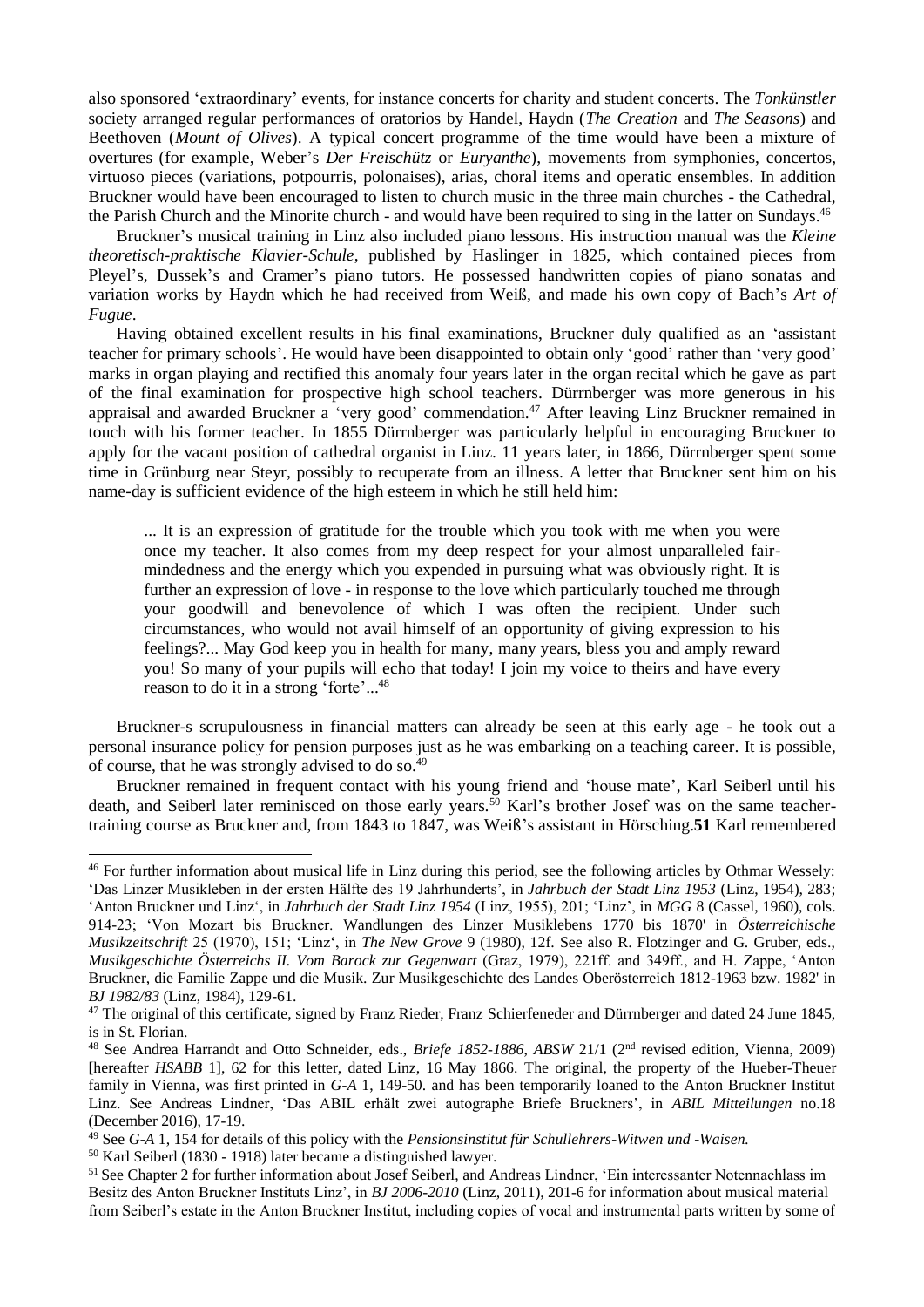young Bruckner's very proficient accompaniment of a Preindl Mass from a figured bass part at his parents' house in Marienkirchen in 1839 and observed that his improvisatory skills were in evidence at this early age. The two brothers were able to observe Bruckner's progress as an organist and to recognize the important part played by Kattinger and Weiß as his early mentors:

He [Weiß] was a superb improviser on the organ and displayed his skills in St. Florian abbey when he gave a concert there with Kattinger, the abbey organist, and Bruckner. The three organists, Kattinger - a masterly organ player for whom Bruckner had the greatest respect - on the main organ, Bruckner and Weiß on the two side organs, improvised on a theme provided by Kattinger. I myself did not witness this encounter of the three best organists in the district and beyond, and their improvisation which was a veritable musical event, but my brother Joseph was present and told me that most of the audience, who listened intently to the improvisations, considered schoolmaster Weiß to be the best... I can say that Bruckner, by virtue of his great talent, the tireless industry which he brought to his theoretical training, his opportunities of hearing the quite excellent abbey organist Kattinger, and the Classical church and chamber music cultivated at the abbey at that time, was able to build on the foundation of Weiß's instruction and to become the organist who then did not rest until, developing year by year, he reached the heights which elicited our admiration.

... Bruckner often visited Weiß during the period when my brother was his school assistant in Hörsching. On the occasion of one such visit when Bruckner no doubt demonstrated his skill again, Weiß said to my brother, 'Watch out, he will make his mark'. Weiß died young and did not live to see the fulfilment of his prophecy. It is a great pity, as the same might have been said of him had his talent been able to flourish along the right lines.<sup>52</sup>

In October 1841 Bruckner took up his first teaching appointment as assistant schoolmaster at a *Trivialschule* (elementary or primary school) in the small village of Windhaag situated near the border with Bohemia in the northern extremity of Upper Austria. It was very difficult to reach and conditions were fairly primitive. To make matters worse, Bruckner's superior, Franz Fuchs, was not an easy man to get on with. As an assistant teacher, Bruckner was on the lowest band of the teaching scale and his wages, 40 florins per annum, were extremely modest in relation to the average for the time, but he received free board and lodging (a small room in a relatively safe part of the old school building which had been 'condemned' in  $1822$ ).<sup>53</sup> In June 1841, four months before Bruckner took up his appointment, a fire destroyed nine houses and the roof of the village church, severely damaging the bell and the clock. The new church tower and bell were consecrated in October 1842.

Bruckner's social position was that of an apprentice learning his trade. Apart from teaching, he was expected to undertake a variety of duties which included ringing the church bell in the morning (4 am in the summer, 5 am in the winter) and evening, cutting the grass in the schoolmaster's property, helping the parish priest to put on his vestments for each service, and playing the organ during the service or acting as server if the principal schoolmaster played. In the afternoons there were a number of other duties which changed from season to season - haymaking, threshing, digging potatoes, tilling and sowing. Bruckner also had to tidy the sacristy, help in administering the sacraments, and act as scribe for the church choir. Fuchs appeared to resent Bruckner's easy way with the children and his superior musical ability, and frequently deprived him of his free periods by requiring him to cut quills into pens for the children. He also gave him only limited

<sup>53</sup> Work on the new school building was begun in June 1842 and progressed well enough for the schoolmaster to be able to move in on 31 October 1843; the building was dedicated on 13 November. But there were all sorts of delays, and the final building certificate was not issued until February 1849. 27 years had elapsed since the original recommendation for a new building! Franz Zamazal provides a vivid description of a nineteenth-century teacher's living and working conditions in rural areas in 'Bruckner als Volksschullehrer', in *BSL 1988* (Linz, 1992), 27-34.

his and Bruckner's contemporaries on the teacher training course in Linz.

<sup>52</sup> From Franz Gräflinger, *Anton Bruckner. Bausteine zu seiner Lebensgeschichte* [hereafter *GrBL*] (Munich: Piper, 1911), 102-03. Seiberl does not give a date for the 'organ contest' but it probably took place between 1845 and 1850 by which time there would have been a significant improvement in Bruckner's finger- and pedal-technique. The 'Weiß' who took part in the contest was probably Anton Weiß from Wilhering, Johann's uncle. In 1850 Johann Weiß took his own life after innocently accepting responsibility for a church fund from which, unknown to him, a considerable sum of money had been embezzled. From them until his own death in 1896 Bruckner wrote many requests to the church authorities at Hörsching for a mass to be said for the repose of Weiß's soul. He even tried to persuade the authorities to entrust Weiß's skull to him – an unusual request but an act of genuine affection rather than morbid reverence.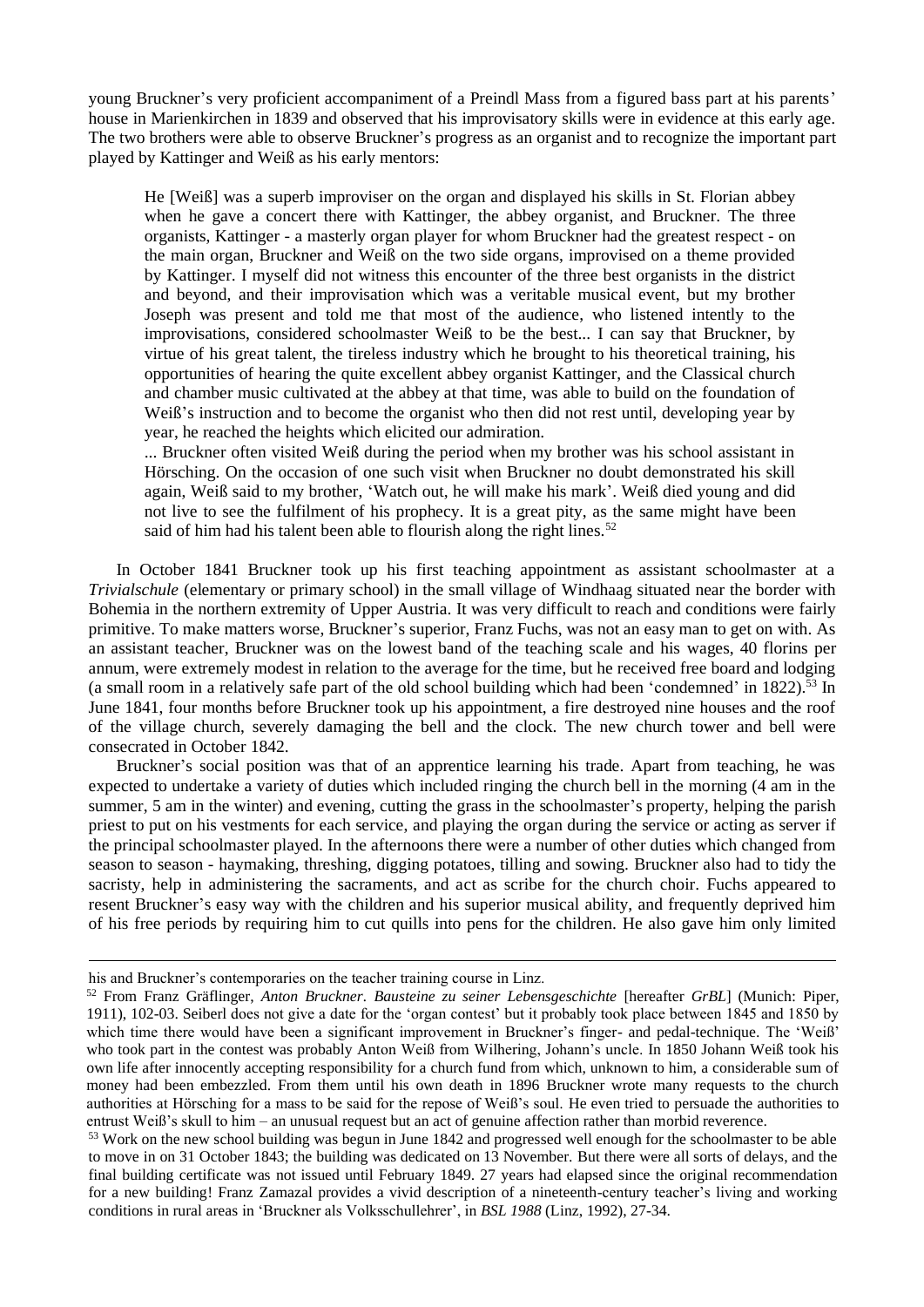access to his spinet, but Bruckner was able to make frequent use of the organ in the village church. He made further studies of Bach's *Art of Fugue* which he had already copied in Linz and Albrechtsberger's *Preludes and Fugues*. He also worked his way through the various lecture notes he had taken in Linz and compiled a 218-page manuscript of Drachenthal's *Allgemeine Methodik*. 54

Like his father before him Bruckner supplemented his income by playing the fiddle at local dances, an obvious drain on his energy as it often kept him up until the early hours of the morning.<sup>55</sup> But there were some compensatory benefits, not least the friendship of Johann Sücka, a weaver by trade, and his family. Bruckner gave music lessons to his three children, Maria, Rosalia and Franz, and prepared Franz for the teacher-training course in Linz. By way of recompense Bruckner enjoyed a regular hearty breakfast at the Sücka household and Frau Sücka did his laundry. Johann played both clarinet and trumpet and would join his son (first violin) and Bruckner (second violin) in some domestic music-making. Bruckner was delighted when Sücka purchased a clavichord as he was able to practise on it to his heart's content! **56**

It had been obvious for some time that Bruckner and Fuchs did not get on well. There were complaints that Bruckner was spending too much of his time composing. Nevertheless, he received a very good report during the school inspection carried out by Josef Leuthäuser in June 1842.<sup>57</sup> Matters came to a head when Bruckner one day failed to carry out one of his obligatory non-teaching duties - bringing manure to the fields - and was reported to the abbot, Michael Arneth. The latter was astute enough to recognize the potential in young Bruckner and, far from punishing him, arranged for him to spend some time as a school assistant in the more pleasant and accessible village of Kronstorf until such time as a place could be found for him in the village school at St. Florian.<sup>58</sup> In spite of their differences, Bruckner and Fuchs seem to have parted on reasonably good terms. Fuchs's reference, corroborated by a reference from the parish priest, Franz von Schwinghaimb, made favourable mention of Bruckner's 'tireless energy' as a teacher and his scrupulous fulfilment of other duties.<sup>59</sup>

During his sixteen months in Windhaag Bruckner wrote a Mass in C, WAB 23, for the best singer in the church choir, an alto called Anna Jobst, two horns and organ. It is unpretentious, obviously circumscribed by the limited musical forces available in a village church, and therefore typical of the many *Landmessen* or 'country Masses' written during the first half of the nineteenth century. The designation *Choralmesse* does not refer to any particular association with a pre-existing Gregorian plainchant but suggests that it was written specifically for one of the more penitential periods of the church year, Advent of Lent.<sup>60</sup> Bruckner

<sup>54</sup> There is a facsimile of the title-page of Bruckner's manuscript in Elisabeth Maier, *Bruckners oberösterreichische Lehrer*, *BSL 1988*, 43. The original can be found in the Linz *Stadtarchiv*.

<sup>55</sup> See Helga Thiel, Gerda Lechleitner and Walter Deutsch, 'Anton Bruckner - sein soziokulturelles Umfeld, seine musikalische Umwelt', in *BSL 1987* (Linz, 1989), 111-19 for a discussion of Joseph Jobst's fair copy (in 1872) of the Ländler he had played in Windhaag with Bruckner, Sücka, Toni and Johann Mauer. See also Walter Deutsch, 'Eine Ländlersammlung von Windhaag', idem, 124-49, for the facsimile of Jobst's copy. There were two main types of Bavarian /Austrian folk dance - the Ländler in three time and the 'Hopser' in four time. Bruckner also possessed two sheets of dance music; these are in the *ÖNB*.

<sup>56</sup> This clavichord was eventually sold to the Oberösterreichische Landesmuseum by one of Sücka's descendants and has been in Bruckner's birthplace in Ansfelden since 1971. In his article, 'Nachrichten von "Brucknerclavichord"', in *BJ 2006-2010* (Linz, 2011), 111-16, Stefan Gschwendtner describes the range of the instrument and its present condition.

<sup>&</sup>lt;sup>57</sup> The supervision of schools was the responsibility of the church. Josef Leuthäuser was dean of the Freistadt district.

<sup>58</sup> In a conversation with Theodor Altwirth in Vienna in July 1895, Bruckner remarked that he had been transferred not for disciplinary reasons but because he was unhappy in Windhaag and had asked Michael Arneth to be moved to a better situation; see Altwirth, 'Bei Anton Bruckner', in the *Linzer Montagspost*, 29 July 1895, 1.

<sup>59</sup> See *G-A* I, 207-08 and Manfred Wagner, *Bruckner* (Mainz, 1983), 233-34. for the texts of these references, both dated 19 January 1843. There is a facsimile of Fuchs's reference in Nowak*, Anton Bruckner. Musik und Leben*, 52. Franz Seraph Amerer von Schwinghaimb (1790-1850) was parish priest at Windhaag from November 1831 to January 1843. Some manuscripts in St. Florian and one or two printed booklets reveal him to be a zealous supporter of the anti-Josephine viewpoint. He was a learned man and a skilled theologian - a cut above the average parish priest. That Bruckner was not completely aware of this and no doubt partly misunderstood Schwinghaimb was one of the factors which contributed to his move away from Windhaag in 1843. For further information about Franz Fuchs (1787-1860), Franz von Schwinghaimb, Windhaag and Bruckner's Windhaag experience, see Othmar Wessely, 'Zu Bruckners Windhaager Jahren' and Franz Zamazal, 'Neues zu Bruckners Aufenthalt in Windhaag', *BSL 1992* (Linz, 1995), 49-56 and 57-72. Both articles draw on documentary material in the Freistadt and Windhaag parish archives, the school inspection of 1842 in particular.

<sup>60</sup> The work was first printed in *G-A* I (1922), 173-89. For a modern edition and commentary, see *ABSW* XXI/1, 4-11 and 183-87 and *ABSW* XXI/2, 4-9. There is a facsimile of one page from the autograph of the organ part (end of *Gloria*, beginning of *Credo*) in *ABSW* XXI/1, xiv. The original is in the Wels *Stadtmuseum* (no. 2692). For a recent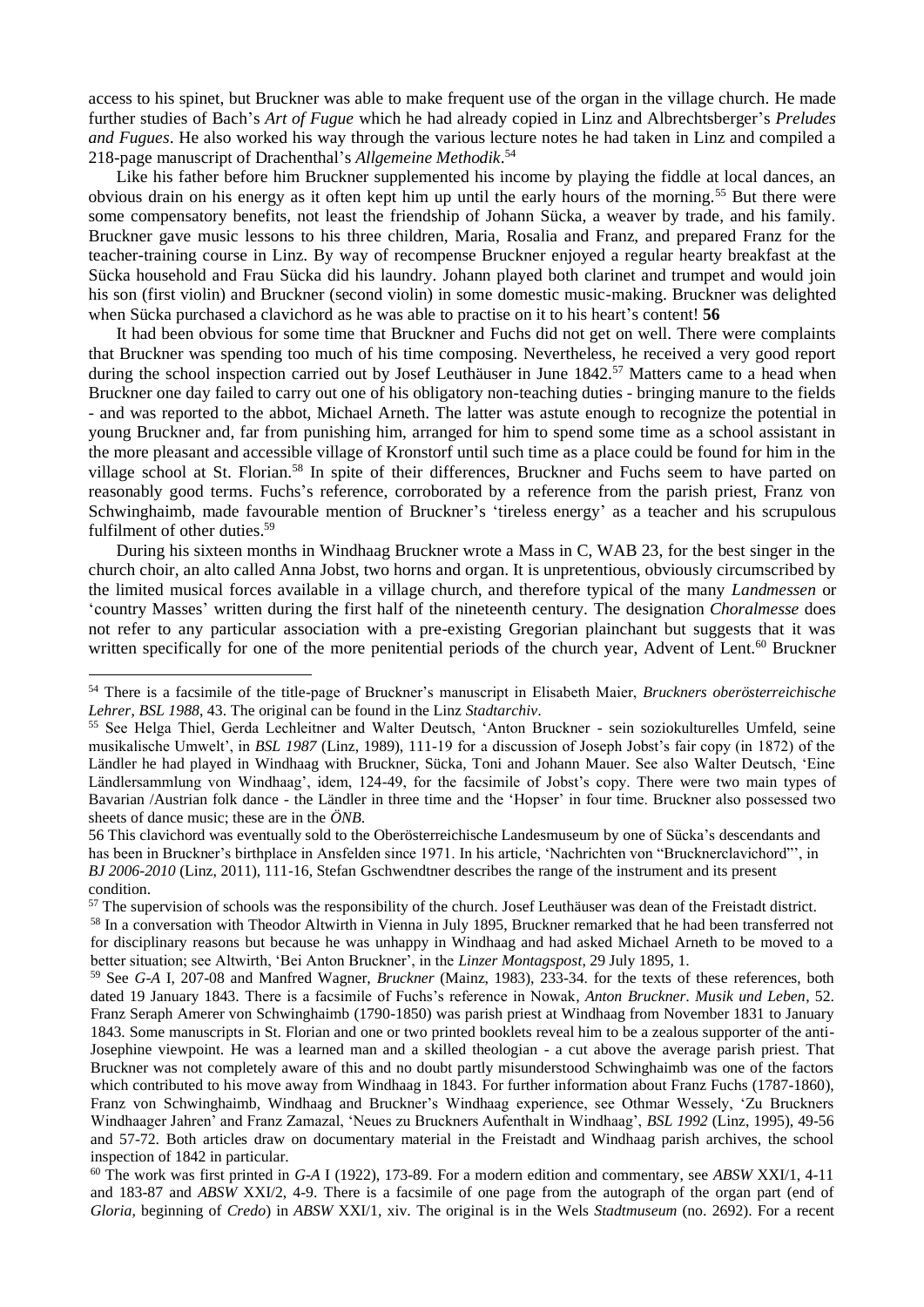was school assistant in Kronstorf from 23 January 1843 until 23 September 1845. He was much nearer the more pleasant surroundings of St. Florian, about ten miles away, and Enns and Steyr, both about six miles away. The village was half the size of Windhaag, with a little over 100 inhabitants, and Bruckner's duties as schoolmaster, sexton and part-time 'community worker' were similar to those at Windhaag, although there is no specific mention of agricultural activities in the contract.<sup>61</sup> His starting salary was the same as at Windhaag but was soon increased, and he was therefore in a position to send some of it to help his mother and siblings. The inhabitants of the village were friendlier and, more important, he formed a good working relationship with his superior, Franz Lehofer<sup>62</sup>, and got on well with the parish priest, Alois Knauer. He quickly made friends with a keen amateur musician, Joseph Födermayer, who lent him his old piano so that he could practise on it in the schoolroom whenever it was convenient. In 1865 Mathias Leutgäb was school assistant in Kronstorf. He later described the schoolhouse there as follows:

... [The] cowshed is the nicest part of the house. There was still an open stove in the kitchen and the pots had to be placed on top of it. Walls and window were completely black. At my request, however, I received a transportable stove with two copper containers [for heating water**.** 63

Bruckner's room, about 18' x 18', was on the first floor of the building next to the classroom and can still be seen today.

With seemingly boundless youthful energy Bruckner pursued lessons in organ, piano and music theory with Leopold von Zenetti, organist and director of the church choir in Enns. As Zenetti was a regular guest at St. Florian, Bruckner had probably got to know him when he was a choirboy there in the late 1830s. Three times a week Bruckner made the journey on foot to Enns and back (a round trip of twelve miles), and it was not unknown for him occasionally to have a lesson with Zenetti on a Sunday morning, walk back to Kronstorf, complete an assignment, and return to Enns for another lesson in the evening! Like many church organists at the time, Zenetti wrote music of his own to supplement the repertoire.<sup>64</sup> He was not only a musician of some distinction - in Enns he also directed the Music Society and a male-voice choir as well as organizing concerts - but was an extremely well-read man, possessing a fine library of musical scores (mainly the Viennese Classics), books on music and on literature, history and geography.<sup>65</sup> Bruckner paid tribute to Zenetti's understanding of music theory on several occasions later in his life. When he moved to St. Florian in 1845 he continued to travel to Enns for lessons with Zenetti, and it was as a result of his encouragement (as well as that of Dürrnberger) that the somewhat hesitant young man applied for the vacant post of cathedral organist in Linz in 1855. By this time the teacher-pupil relationship had developed into a firm friendship. After Bruckner moved to Vienna in 1868 he often spent part of his summer vacation in St. Florian and frequently took the opportunity of visiting his old teacher on these occasions. The two main textbooks which Zenetti used were D.G. Türk's *Von der wichtigsten Pflichten eines Organisten* (1787) and *Kurze Anweisung zum Generalbaßspiel* (1791), but Bruckner would also have had access to tutors like J.B. Vanhal's *Anfangsgründe des Generalbaßes* (Vienna, 1817), Ambros Rieder's *Anleitung zur richtigen Begleitung der vorgeschriebenen Kirchengesänge wie auch zum Generalbaß* (1830) and Simon Sechter's Praktische Generalbaß-Schule op. 49 (1830).<sup>66</sup> The emphasis in Zenetti's teaching was clearly on the practical outworking of what was learned theoretically. He also introduced Bruckner to Bach's *Wohltemperirte Klavier* and chorale harmonizations.

discussion of the *Landmesse*, see Rudolf Flotzinger, 'Versuch einer Geschichte der Landmesse', in *BSL 1985: Anton Bruckner und die Kirchenmusik* (Linz, 1988), 59-69.

<sup>61</sup> See *G-A* I, 211-12 for the text of the contract, which is dated 23 January 1843

 $62$  Franz Seraph Lehofer (1798 – 1866) was schoolmaster in Kronstorf from 1825 to 1864. For further information about Lehofer and musical material formerly possessed by his family and now in the possession of ABIL, see Klaus Petermayr, 'Die Notenbestände von Franz Seraph Lehofer aus Kronstorf', in *ABIL Mitteilungen* no.22 (December 2018), 12-14.

<sup>63</sup> From Leutgäb's unpublished autobiography, as quoted by Zamazal, *BSL 1988*, 31.

<sup>&</sup>lt;sup>64</sup> There is a list of works, some definitely by Zenetti (1805-1892), others probably by him, in Elisabeth Maier and Franz Zamazal, 'Anton Bruckner und Leopold Zenetti', in *ABDS 3* (Graz, 1980), 119.

<sup>65</sup> See Maier and Zamazal, ibid., 116-17 and, in particular, 201-39 for a list of music in Zenetti's library.

<sup>66</sup> Bruckner's handwritten *Kurze Generalbaß-Regeln*, wrongly attributed by Göllerich to an earlier date, viz. the period of study with his cousin Weiß in Hörsching, undoubtedly belong to this period and were essentially his attempts to codify Zenetti's teaching. See *G-A* I, p.90 for a facsimile of a page.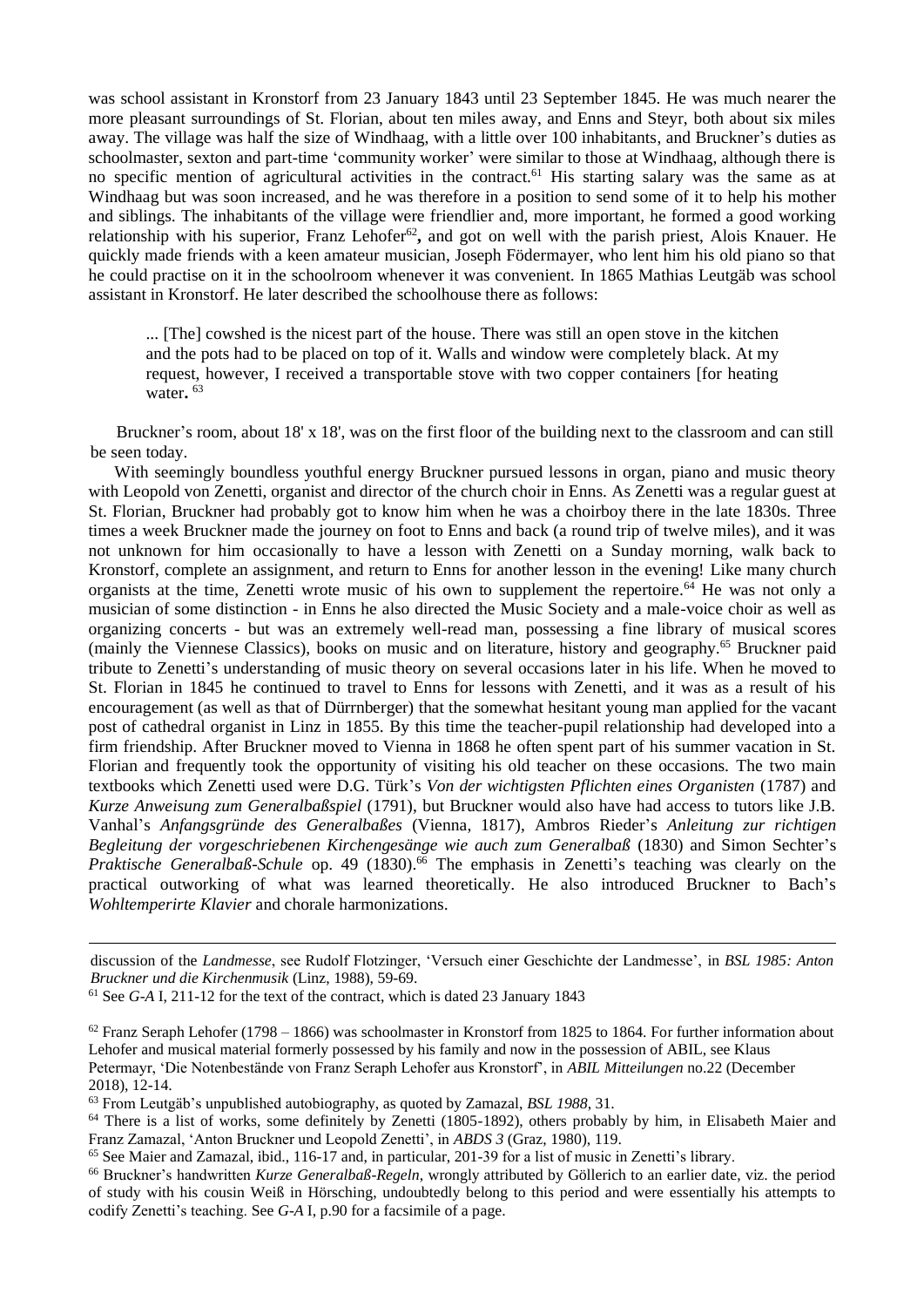Among the acquaintances Bruckner made in Enns was the parish priest Joseph von Peßler (1803-1877) for whose birthday in 1843 the fledgling composer wrote an *a cappella* male-voice chorus, *An dem Feste* WAB 59, to words by the Kronstorf priest, Alois Knauer. It was first performed in Enns Parish Church on 19 September 1843 and is of particular interest because, fifty years later, Bruckner made some corrections to it, added dynamic markings, and had new words provided by Karl Ptak. With its new title *Tafel-Lied* (WAB 86), it was performed by the *Wiener Akademischer Gesangverein* on 11 March 1893 and was reviewed favourably in two Viennese papers, the *Deutsche Zeitung* and the *Deutsches Volksblatt*. In the former, Theodor Helm, a friend and admirer of Bruckner, drew attention to the 'unpretentious but successful choral writing of the nineteen- year- old Upper Austrian school assistant who at that time had certainly no inkling that he would become one of the greatest masters of the symphony and of church music.'<sup>67</sup>

During his time in Kronstorf Bruckner paid frequent visits to Steyr, a town of some 10,500 inhabitants with a large parish church in the Gothic style and, as far as he was concerned, the no less impressive Chrismann organ to which he was granted access by the accommodating parish priest, Joseph Plersch. According to Göllerich, another incentive was the opportunity to play Schubert's piano works for four hands with Karoline Eberstaller who had reputedly played these works with Schubert himself when he spent some time in Steyr in the 1820s.<sup>68</sup> In later years Bruckner was a welcome guest of the parish priests, Georg Arminger and Josef Aichinger. When he spent part of his summer vacations in Steyr he particularly enjoyed the company of three music-loving businessmen, Carl Almeroth, Isidor Dierkes and Karl Reder who, in the 1880s, indulged the composer in two of his favourite pursuits - coach riding and Pilsner beer drinking - and were involved in a short-lived scheme to provide him with some financial help. Franz Bayer, director of the parish church choir from the late 1880s, was an enthusiastic advocate of Bruckner's music and was responsible for several performances of Bruckner's sacred works. On one such occasion - a performance of his D minor Mass in Steyr Parish Church on 2 April 1893 - Bruckner played the organ part; at a special reception after the performance the delighted composer paid tribute to conductor and performers for their exemplary preparation of the work.<sup>69</sup>

St. Florian held fond memories for Bruckner and he was now able to resume his strong connections with the town and abbey. He was introduced to the distinctive sound of the male-voice quartet by Hans Schläger.<sup>70</sup> Bruckner formed his own male-voice quartet in Kronstorf and sang first bass.

It was common practice for school assistants to sit an examination after at least three years' experience so that they could qualify for a more senior post. Supplied with two very favourable testimonials from his superior, Franz Lehofer, and the parish priest, Alois Knauer, both of whom had nothing but praise for his

<sup>67</sup> See *G-A* I, 229-35 for the words of the original and revised versions and the music of the original version, and 237ff. for extracts from the two reviews. For a modern edition of both versions, see Angela Pachovsky and Anton Reinthaler, eds., 'Weltliche Chorwerke 1843-1893', *ABSW* XXIII/2 (Vienna, 2001), 1-2, 172-73.

<sup>68</sup> See *G-A* I, 228. There is no first-hand evidence for this supposed Schubert-Bruckner link via Karoline Eberstaller (1812-1902), however. It is possible that what was either entirely fictitious or, at best, partly true eventually became accepted as completely true through the writings of Gregor Goldbacher, a local Steyr historian, who wrote several books and various articles in Upper Austrian papers, including 'Karoline Eberstaller, die letzte Freundin Franz Schuberts' in the *Linz Tagespost*, 20 February 1927, and 'Von Franz Schubert bis Anton Bruckner. Die hervorragendsten Meister zweier weit auseinanderliegenden Musikepochen persönlich gekannt - Was wir von der Steyrerin Karoline Eberstaller wissen' in *Oberdonau Zeitung*, 25 March 1944. I wish to thank Janet Wasserman, New York, for supplying this information. In a recent article, 'Oberösterreich als Schubert-Quelle: Was kannte Bruckner von Schubert', in *BSL 1997* (Linz, 1999), Franz Zamazal writes that there is no evidence either to support or to disprove the possibility of a meeting between Bruckner and Eberstaller; even 'the information passed on by word of mouth is contradictory' (p. 142); Bruckner could have met her either during the Kronstorf years or much later, in the 1890s, during one of his holiday visits to the town. See also Ernst Hilmar, 'Schubert und Bruckner', in Hilmar (ed.), *Schubert durch die Brille* (Tutzing, 2001), 79-96.

<sup>69</sup> Bruckner repeated his praise in a letter to Bayer written from Vienna on 22 April 1893. See *HSABB* 2, 218 for the text of this letter and *GrBL*, 58-9 for a facsimile. The original is in the *ÖNB*, 126/58-12. For further information about Bruckner's connections with Steyr, see J. Bayer, *Anton Bruckner in Steyr* (Steyr: Vereinsdruckerei, 1956), Erich W. Partsch, 'Zum Musikleben Steyrs', in *BSL 1990* (Linz, 1993), 267-72, idem, *Anton Bruckner in Steyr: 'Wo ich alljährlich so gern weile' - eine Ausstellung im Stadtpfarrhof 15. Juni - 28. Juli and 15. September - 27. Oktober 1996* (Steyr: Stadtpfarramt Steyr, 1996), idem, '"Unser berühmter Landsmann". Zur Bruckner-Berichterstattung in der Steyrer Presse bis 1896', in *BJ 1994/95/96* (Linz 1997), 289-94, and idem, *Anton Bruckner und Steyr*, *ABDS* 13 (Vienna, 2003). Bruckner's musical connections with Steyr are also discussed later in more detail in Chapter 6.

 $70$  Hans Schläger (1820-1885), who was a choirboy at St. Florian from 1832, took the teacher training course in Linz from 1836 to 1838 and preceded Bruckner as assistant teacher at St. Florian, wrote many pieces for the medium. He studied under Gottfried Preyer at the Vienna Conservatory from 1845 to 1847 and was later appointed conductor of the *Wiener Männergesangverein* (1854-1861) and director of music at Salzburg Cathedral and Mozarteum (1861-67).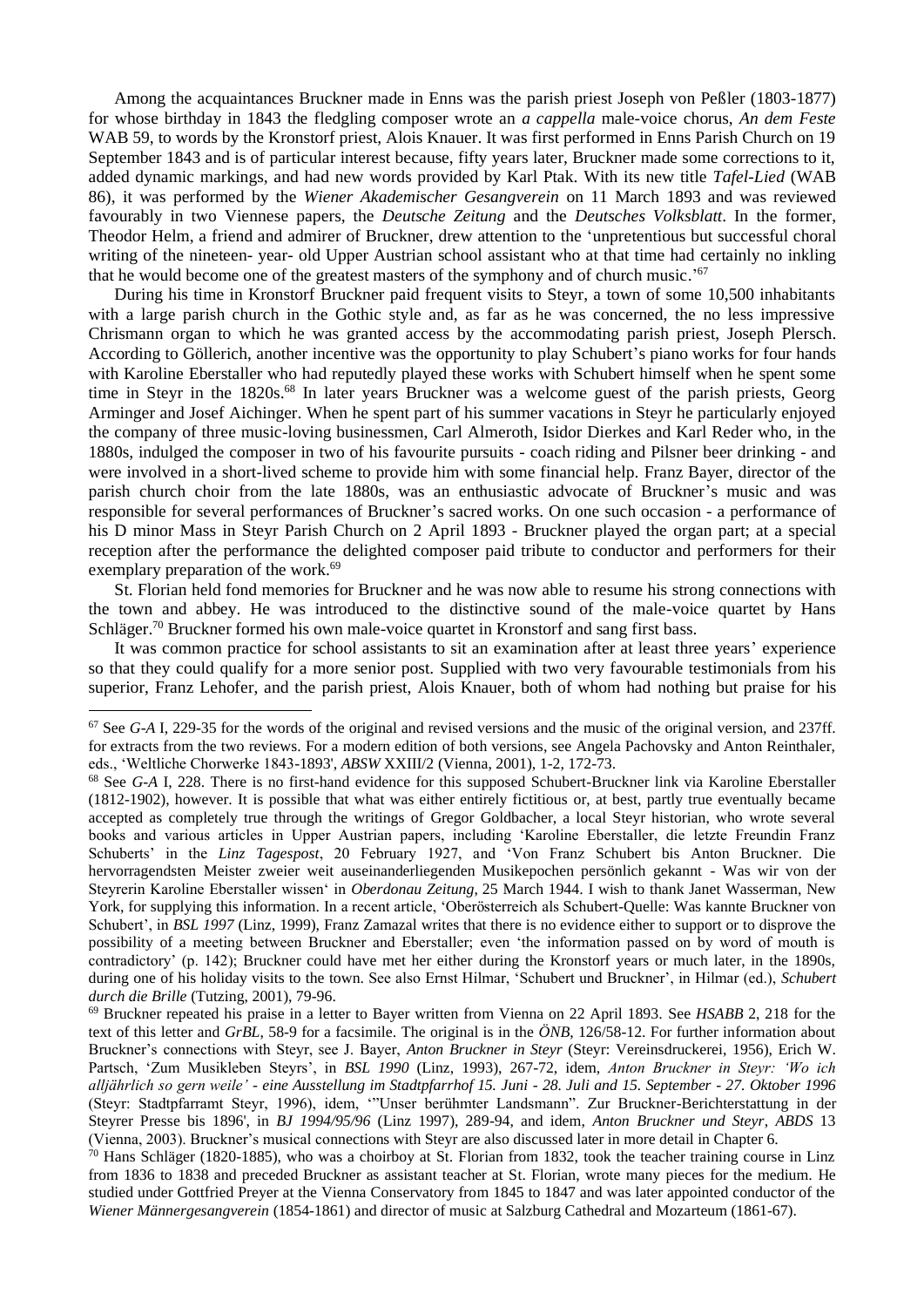teaching and musical skills, Bruckner successfully completed the examination in Linz in May 1845 and made a particularly favourable impression on his former teacher, Dürrnberger, who had no hesitation in awarding him a distinction in both music theory and performance. His lessons with Zenetti had not been in vain!<sup>71</sup> Three months later, in September, Bruckner was officially appointed to a new position in St. Florian. Although he was still only an assistant teacher, his salary was duly increased.<sup>72</sup>

The compositions written during the Kronstorf period reflect the limited resources available to Bruckner, while providing evidence of a clearer grasp of traditional styles and an improved technical facility for which Zenetti should no doubt take much of the credit. Most of the works are occasional pieces for mixed voices, with or without organ accompaniment, written for church services. Some works have been lost, including a setting of *Salve Maria* WAB 134 and a *Requiem* WAB 133 for male voices and organ which was written in memory of his friend Johann Nepomuk Deschl, schoolmaster in Kirchberg bei Eferding, and first performed in March 1845, with Bruckner playing the organ. Of the works still extant the most interesting stylistically insofar as they illustrate features which the composer was to employ with much greater originality in later compositions - are the two settings of *Asperges me* WAB 4 for mixed voices and organ, the *Maundy Thursday Mass* (*Messe für den Gründonnerstag* WAB 9, including a setting of the gradual, *Christus factus est*, and the *Messe ohne Gloria und Credo* WAB 146.<sup>73</sup>

Apart from *An dem Feste*, the only other secular work to survive from the Kronstorf period is a cantata which exists in three versions, all dating from 1845 and scored for eight-part mixed-voice choir, four soloists and piano accompaniment. The three versions are identical, apart from some slight changes in the accompaniment figuration introduced in the second version and retained in the third. The first version was described by Bruckner on the manuscript title-page as a *Musikalischer Versuch nach dem Kammer-Styl über ein kurzes Gedicht* and, as it also has the annotation 'Cand,', we can assume that it was written before his music examination in Linz which was held on 29 May. The second version has a similar title but has an added dedication to Alois Knauer, the parish priest.<sup>74</sup> The third version, entitled *Vergissmeinnicht* (WAB 93), was dedicated to Friedrich Mayr, prebendary of St. Florian abbey at the time and later to succeed Michael Arneth as abbot.<sup>75</sup>

When Bruckner moved to St Florian in September 1845, he was about to commence the important second stage in his musical career. Ansfelden, Windhaag, Kronstorf, three 'stations' in the first stage of his musical pilgrimage, were by no means forgotten by the composer. Before his move to Vienna in 1868 he paid an annual visit to his father's grave in Ansfelden. After 1868 he continued these visits, albeit less frequently. In 1870 he was granted honorary citizenship of the village and in 1895 the *Frohsinn* choir in Linz, with which he was closely associated in the years 1865-68, unveiled a memorial plaque on the house where he was born. Bruckner was too ill to attend - his place was taken by his brother Ignaz - but sent a letter of thanks.<sup>76</sup> Bruckner also maintained his connections with Windhaag until the late 1870s. On 4 July 1897 a memorial plaque was unveiled at the new schoolhouse there. Connections with Kronstorf continued much longer - until 1894 - and he remained on friendly terms with the Lehofer family until his death. A memorial

<sup>71</sup> See *G-A* 1, 277ff. for the texts of Lehofer's and Knauer's testimonials, dated 12 May 1845. The originals are in St. Florian. See earlier and footnote 47 for further information about Dürrnberger's certificate, dated 24 June 1845. Also see Franz Zamazal, *ABDS 10*, 188-89. and 227ff. for further information about the nature of the examination and additions made in 14 July and 19 August to Bruckner's original teaching certificate.

<sup>72</sup> See *G-A* 1, 315-19 for the contract and two further testimonials from Lehofer (23 September 1845) and Knauer (25 September 1845). The originals are in St. Florian. Also see Zamazal, ibid., 228f., footnotes, concerning mistakes made in the transcription of Lehofer's two and Knauer's two testimonials in *G-A* I.

<sup>73</sup> For the music of these works and critical commentary, see *G-A* I (1922), 243ff., *G-A* II/2 (1928), 67-76, *ABSW* XXI/1 (1984), 12-33, 38-40, and 167-71, and *ABSW* XXI/2, 10-31. Two small sacred works probably written towards the end of the Kronstorf period or at the beginning of the following St. Florian period and attributed to Bruckner, viz. *Herz Jesu-Lied* (WAB 144**)** and *O du liebes Jesu-Kind* (WAB 145), are possibly not by him; see Franz Scheder, 'Bruckner-Incerta', 141-2. For a more recent in-depth study of the Maundy Thursday Mass, see Johannes Leopold Mayer, '"*Super omne nomen"* – Überlegungen zu Anton Bruckners Messe für den Gründonnerstag', in *BJ 2006-2010* (Linz, 2011), 223-37.

<sup>&</sup>lt;sup>74</sup> This 'attempted musical setting of a short poem in the chamber style' was a name-day gift (21 June 1845).

<sup>75</sup> There is a facsimile of the autograph of the third version in *G-A* 1, 283-300; a modern edition of all three versions can be found in Leopold Nowak and R. Führer, eds., *ABSW* XXII/1-5: *Namenstag-Kantaten 1845-1857* (Vienna, 1987, 2/1999), 1-13 (first version), 14-27 (second version) and 28-41 (third version). See also Leopold Nowak, 'Die Kantate *Vergißmeinnicht* von Anton Bruckner', in *Über Anton Bruckner. Gesammelte Aufsätze* (Vienna, 1985), 249-53.

<sup>76</sup> See *HSABB* 2, 309, for this letter dated Vienna, 19 May 1895. The original is in the *Singakademie, Frohsinn-Archiv,*  Linz.